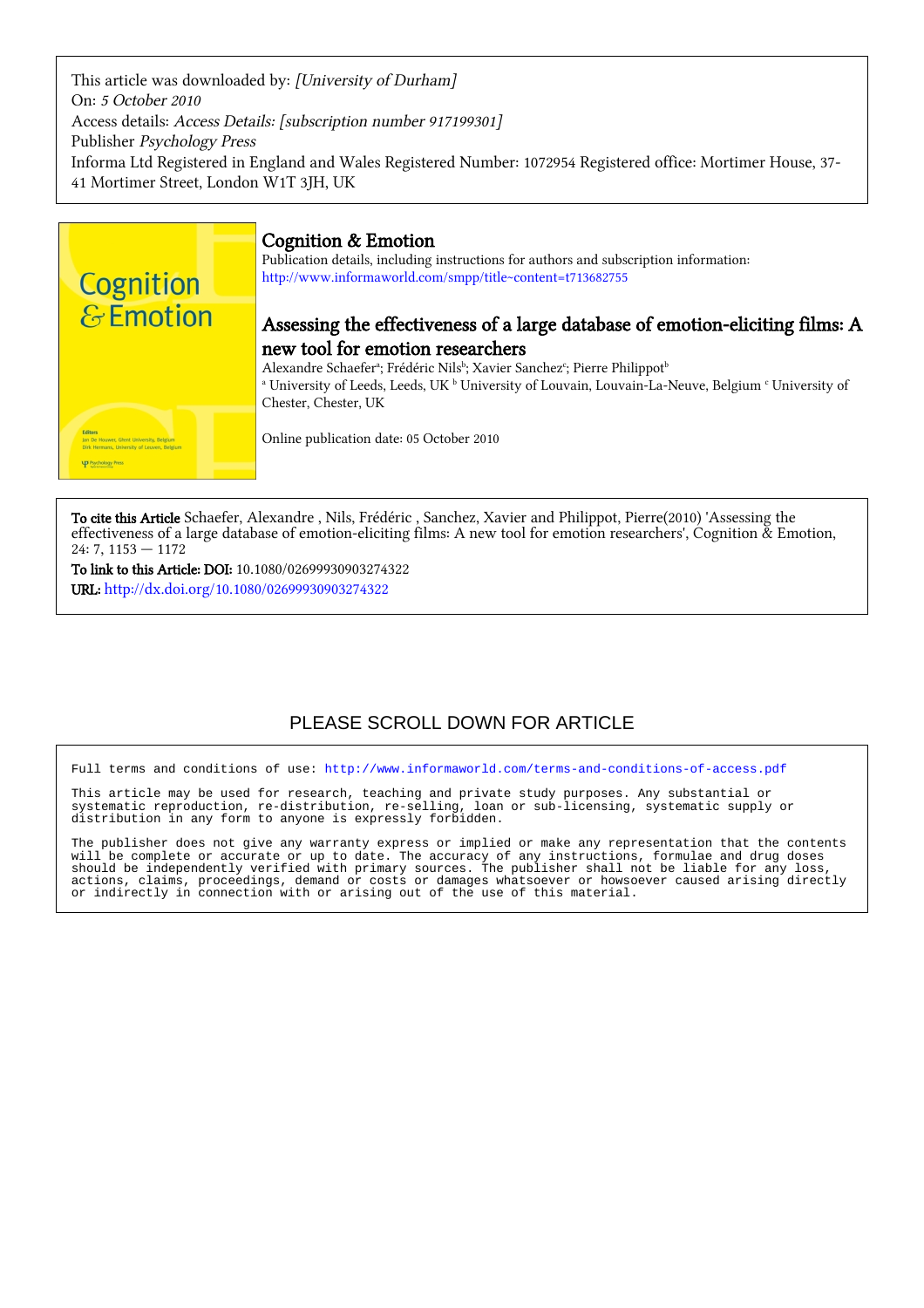# Assessing the effectiveness of a large database of emotion-eliciting films: A new tool for emotion researchers

Alexandre Schaefer University of Leeds, Leeds, UK

Frédéric Nils University of Louvain, Louvain-La-Neuve, Belgium

> Xavier Sanchez University of Chester, Chester, UK

Pierre Philippot University of Louvain, Louvain-La-Neuve, Belgium

Using emotional film clips is one of the most popular and effective methods of emotion elicitation. The main goal of the present study was to develop and test the effectiveness of a new and comprehensive set of emotional film excerpts. Fifty film experts were asked to remember specific film scenes that elicited fear, anger, sadness, disgust, amusement, tenderness, as well as emotionally neutral scenes. For each emotion, the 10 most frequently mentioned scenes were selected and cut into film clips. Next, 364 participants viewed the film clips in individual laboratory sessions and rated each film on multiple dimensions. Results showed that the film clips were effective with regard to several criteria such as emotional discreteness, arousal, positive and negative affect. Finally, ranking scores were computed for 24 classification criteria: Subjective arousal, positive and negative affect (derived from the PANAS; Watson & Tellegen, 1988), a positive and a negative affect scores derived from the Differential Emotions Scale (DES; Izard et al., 1974), six emotional discreteness scores (for anger, disgust, sadness, fear, amusement and tenderness), and 15 ''mixed feelings'' scores assessing the effectiveness of each film excerpt to produce blends of specific emotions. In addition, a number of emotionally neutral film clips were also validated. The database and editing instructions to construct the film clips have been made freely available in a website.

Keywords: Emotion; Films; Arousal; Valence; Validation.

The database of stimuli can be found at this URL: [http://nemo.psp.ucl.ac.be/FilmStim/.](http://nemo.psp.ucl.ac.be/FilmStim/)

Correspondence should be addressed to: Alexandre Schaefer, University of Leeds, Institute of Psychological Sciences, Leeds LS2 9JT, UK. E-mail: a.schaefer@leeds.ac.uk

The writing of this article has been facilitated by grants from the ''Fonds National de la Recherche Scientifique'' (FNRS) 8.4510.99 and 8.4510.00.

The authors thank Deanna Barch, Todd Braver and Jeremy Gray for their helpful comments on an earlier draft of this manuscript. The authors also wish to thank Sylvie De Coninck, Cécile Misonne and Olivier Beauclercq for their contribution to the data collection, Pierre Mahau and Richard Robert for their help in recording and editing the film excerpts, and Adam Rickart for helping with the data analysis.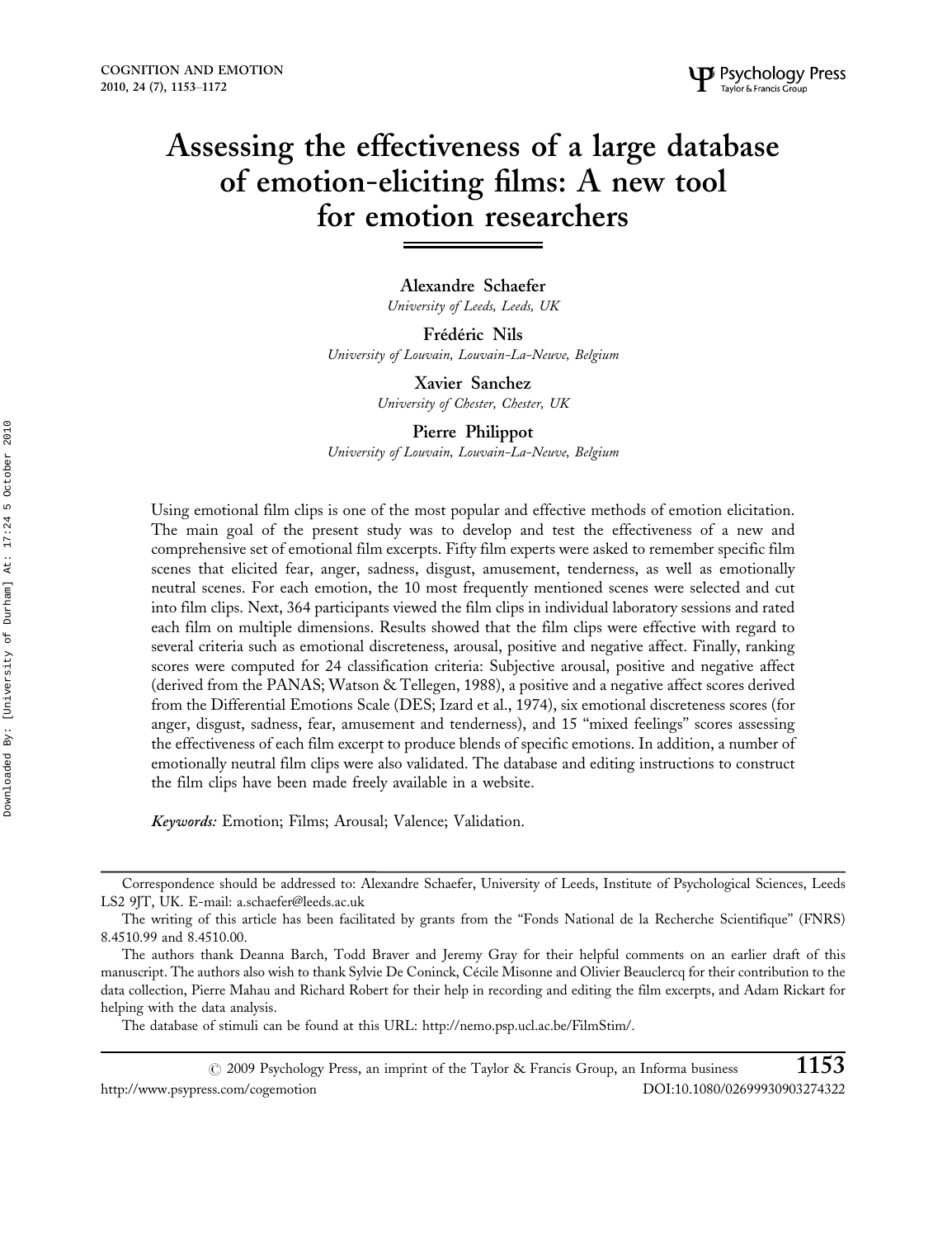The increasing interest in the effects of emotion on cognitive, social and neural processes creates a constant need for efficient and reliable techniques of emotion elicitation. Many emotion-elicitation techniques have been used so far: Exposure to emotional slides (Bradley & Lang, 2000; Schaefer, Fletcher, Pottage, Alexander, & Brown, 2009), autobiographical recollection (Schaefer & Philippot, 2005), mental imagery (Schaefer et al., 2003; Vrana, Cuthbert, & Lang, 1986), exposure to emotional film excerpts (Gray et al., 2005; Philippot, Schaefer, & Herbette, 2003; Schaefer et al., 2006), Velten mood-induction technique (Velten, 1968), facial feedback (Matsumoto, 1987), respiratory feedback (Philippot, Chapelle, & Blairy, 2002), real-life techniques (Landis, 1924; Stemmler, Heldmann, Pauls, & Scherer, 2001), and many other techniques.

Compared to other methods, exposure to emotional film excerpts has several advantages: First, it is one of the easiest techniques to implement in a laboratory. Second, it has been widely observed that film excerpts can elicit strong subjective and physiological changes (e.g., Frazier, Strauss, & Steinhauer, 2004; Gross, 1998; Palomba, Sarlo, Angrilli, Mini, & Stegagno, 2000). Third, the dynamic nature of film scenes provides an optimal artificial model of reality, without the ethical and practical problems of real-life techniques. Fourth, it seems to be the most powerful technique to elicit emotion in a laboratory: Westermann, Spies, Stahl, and Hesse (1996) showed in a meta-analysis that among several other techniques, film clips were the most potent inducers of both positive and negative mood states.

Previous studies have already tested the reliability of film clips to elicit emotions, leading to the development of reliable sets of stimuli (e.g., Gross & Levenson, 1995; Hagemann et al., 1999; McHugo, Smith, & Lanzetta, 1982; Philippot, 1993). The present validation study aimed to set up a new battery of film stimuli that would expand the current choice of film stimuli and allow a more flexible selection of stimuli covering a larger array of potential research questions. Therefore, we developed and tested the effectiveness of what is to our knowledge the largest normative database of

emotional film scenes. The present article aims to describe the development of this database, including the tests that attested its efficiency in eliciting emotions in a laboratory context.

What tasks need to be achieved by film stimuli in emotion research? Traditionally, it has been accepted that film stimuli must elicit differentiated emotional states such as anger or fear. This approach was linked to the ''basic emotions'' framework, i.e., the view that emotions are organised in a finite set of basic categories. For instance, Ekman (1984, 1992) suggested that there are six basic emotions: happiness, surprise, fear, sadness, anger and disgust. These views have led to the creation of sets of emotional film stimuli able to elicit differentiated experiential states corresponding to basic emotions. However, emotion research often addresses questions beyond emotional discreteness and hence needs stimuli validated on more diverse criteria. For instance, two films inducing differentiated feelings of sadness and happiness would not be useful for a study concerned with the effects of different levels of emotional arousal (e.g., low vs. moderate vs. high) on a cognitive task (e.g., Rottenstreich & Hsee, 2001). In fact, a significant proportion of emotion research uses parameters derived from a dimensional approach of emotions, in which emotional states are thought to be organised along generic continuous dimensions rather than discrete basic emotions (e.g., Davidson, 1992, 1993; Lang, Greenwald, Bradley, & Hamm, 1993; Plutchik, 1980; Russell, 1980; Watson et al., 1988). Arousal and valence (i.e., the dissociation between positive an negative states) tend to be very popular dimensions used in emotion research (Bradley & Lang, 2000; Gray, 2001). Therefore, a battery of emotional stimuli needs to provide contents allowing the manipulation of these dimensions as well as the manipulation of basic emotions. Moreover, there is also the need for some researchers to elicit ''blends'' of emotions rather than pure, discrete states. An emerging trend of research has focused on how ''mixed feelings'' can arise, i.e., the simultaneous presence of more than one basic emotion (Hemenover & Schimmack, 2007; Larsen, McGraw, & Cacioppo, 2001; Schimmack,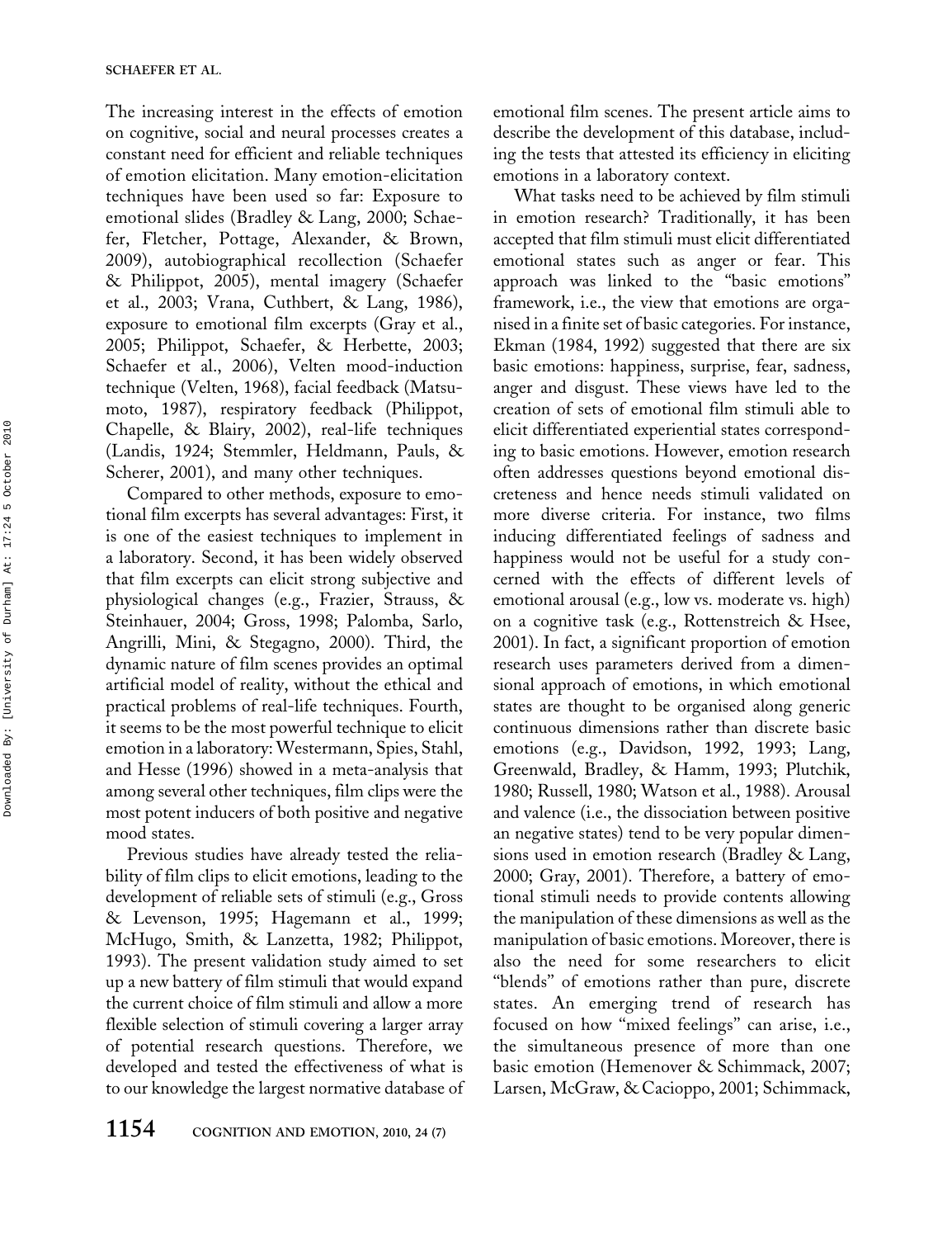2001). Therefore, an ideal database of emotional stimuli would also provide the possibility of selecting stimuli on the basis of their capacity to elicit specific "mixes" of emotional states.

In addition, a database of emotion stimuli needs to offer the possibility of tapping a wide array of emotional experiences. Regarding this issue, there is a common bias in emotion research in favour of negative emotions, which have traditionally received more attention than positive emotions in the literature (Averill, 1982; Buck, 1999). This phenomenon is compounded by the fact that negative emotions might be more differentiated than positive emotions (Shaver, Schwartz, Kirson, & O'Connor, 1987). Positive emotions are generally presented under a generic label of happiness. More particularly, attachment-related emotions (e.g., social closeness, love, affection, tenderness, empathy) are generally underrepresented in emotion stimuli. These emotional states are thought to result from biological basic tendencies of *protection* and *contact* (Frijda, 1986; Panksepp, 1998), and are related to the concept of *affiliation* (Depue  $\&$ Morrone-Strupinsky, 2005). Therefore, a comprehensive battery of emotional stimuli needs to include materials related to attachment-related emotions alongside other positive emotions.

In sum, emotion induction in an experimental setting might vary according to different parameters. The most often studied parameters are: (a) the type of basic emotion induced—which implies the need to induce "pure" basic emotions, or alternatively, the need to induce blends of specific emotions; (b) the perceived arousal of the feeling state induced; and (c) its valence. The ideal battery of emotion-eliciting film stimuli should thus offer to researchers the possibility of selecting, according to their research needs, stimuli validated on these different parameters. In addition, an ideal battery of emotional stimuli needs to include a wide choice of emotional experiencesincluding attachment-related emotions.

#### **Overview**

The main purpose of the present study was to set up a battery of emotion-eliciting film stimuli that would be as adaptable as possible to a large array of research questions. Therefore it is important to stress that it was not the goal of this study to investigate mechanisms of emotion per se, but instead to develop and assess the effectiveness of a methodological tool for emotion research. The present project had the following goals:

- 1. To select a large set of emotion-eliciting film scenes covering a wide range of emotional dimensions.
- 2. To include subsets of positive films that can elicit attachment-related emotions.
- 3. To assess the effectiveness of the film set along several criteria.
- 4. To provide a method of classification of films along multiple criteria, and identify subgroups of films with high scores on every criterion.
- 5. To make the data freely available on the Internet allowing a flexible choice of stimuli by potential users.

The present article will first describe how the film battery was created. Second, we will describe how the effectiveness of the films as emotional stimuli was tested. Specifically, we asked a large number of participants to watch the film excerpts in a laboratory setting. These emotional responses were assessed with three standard self-report measures: an extended version of the Differential Emotional Scale (DES; Izard, Dougherty, Bloxom, & Kotsch, 1974), the PANAS scales (Watson et al., 1988) and a scale of subjective emotional arousal. The DES was used to assess discrete emotional states in order to check whether the film stimuli could trigger differentiated emotional feeling states consistent with a basic emotions approach (Ekman, 1984, 1992; Izard, 1991). The PANAS scales were used because they can assess two independent factors of positive and negative affect (Watson et al., 1988). This enabled us to assess the film set using a tool consistent with a dimensional approach of emotions (e.g., Davidson, 1992, 1993; Lang et al., 1993; Plutchik, 1980; Russell, 1980; Watson et al., 1988). Next we also measured subjective arousal, which taps another important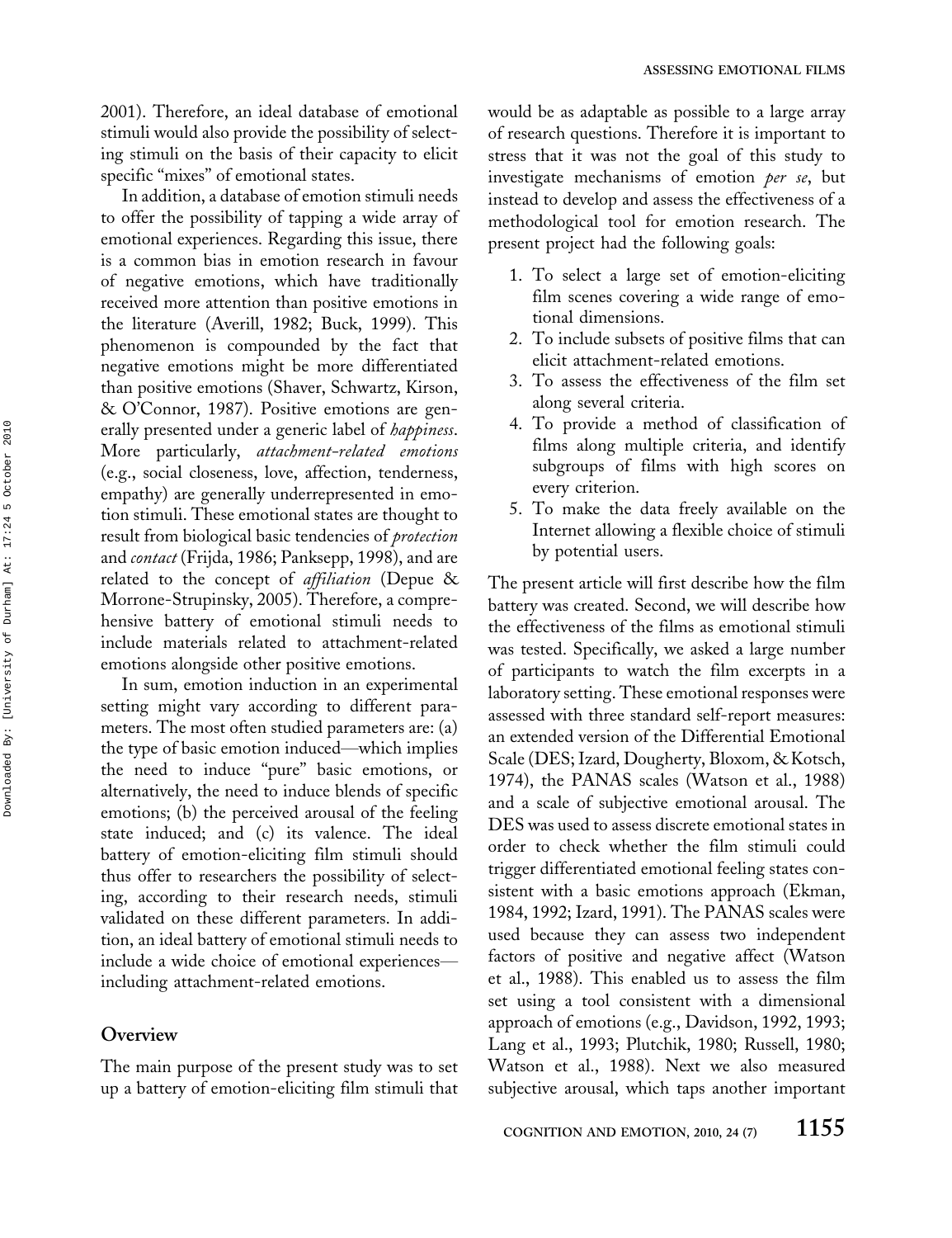emotional dimension (Lang et al., 1993; Russell, 1980; Sonnemans & Frijda, 1995).

# **METHOD**

## Preliminary survey and excerpt selections

The first step in the present study was the selection of a relatively large number of film excerpts corresponding to seven *a priori* emotional categories: anger, sadness, fear, disgust, amusement, tenderness, and neutral state. The choice of the first four categories was motivated by the assumptions: (a) that they cover the negative states most commonly accepted as being ''basic emotions'' (Ekman, 1984, 1992; Izard, 1991); (b) that they are often studied in emotion research; and (c) that they refer to verbal labels easy to understand and commonly used in everyday language. Amusement and tenderness are not generally regarded as canonical basic emotions but they were chosen because they refer to two distinct positive categories evidenced in previous research on emotion categorisation (Shaver et al., 1987). Further, and pragmatically, they can be easily evoked by films. In addition, tenderness is an attachment-related emotion (Hatfield & Rapson, 2000) therefore filling a gap in the field of emotion elicitation.

In order to provide a fairly large number of film clips, 10 films were selected per emotional category. These 70 film excerpts had to be selected from a large initial pool of possible film scenes. For this purpose, 50 experts (i.e., independent film rental store managers) were asked to fill in a brief questionnaire in which they had to recall, describe and rate for emotional arousal at least three film excerpts for each emotional category. Film rental store managers were chosen because they were likely to have a significant knowledge about films, which could contribute to creating a large preliminary list of film scenes. A large initial set of 824 film excerpts was obtained with this method. For each emotional category, the 10 most frequently cited excerpts were chosen. If two or more films were quoted with the same frequency, the most intense film

was chosen. The 70 selected excerpts were cut and recorded on VHS videotapes.

The duration of each film clip ranged from 1 to 7 minutes. Each clip was cut to make a coherent segment in order to maximise the emotional meaning of each clip. For instance, the excerpt of ''American History X'', in which a violent murder is shown, is cut just before the police sirens can be heard. The purpose was to prevent an attenuation of the meaning of injustice which is evoked by the scene. As participants were all French-speaking students, the spoken language of all excerpts was French (dubbed versions were used for all non-French films).

## Participants and design

Three hundred and sixty-four undergraduate students (294 females and 70 males, mean age: 19.6,  $SD = 3.11$ ) from a Belgian French-speaking university took part in the experiment for course credits. Participants were pseudo-randomly assigned to 7 groups, such that each group had an equal proportion of male participants. Each group had an average of 52 participants (max: 56 and min: 44). Within each group, 10 subgroups were created, differing only according to the order of presentation of the stimuli, to control for potential order effects. The order of presentation was also set in such a way that (a) two films targeting the same emotion were not shown consecutively, and (b) participants never watched more than two films of the same valence consecutively. A set of 10 different film excerpts was assigned to each group. Within each 10-film set, 7 film categories (anger, happiness, fear, disgust, sadness, tenderness and neutral) were represented. Consequently, three film categories were represented twice in each group. The repetition of film categories was fully counterbalanced across the seven groups. For subject-level analyses (in which participants' responses are the main unit of analyses, see results section), one film out of 2 was randomly selected in each repeated category for each participant. This method enabled us to compute analyses of variance (ANOVAs) in which each observation is comparable within each participant. For the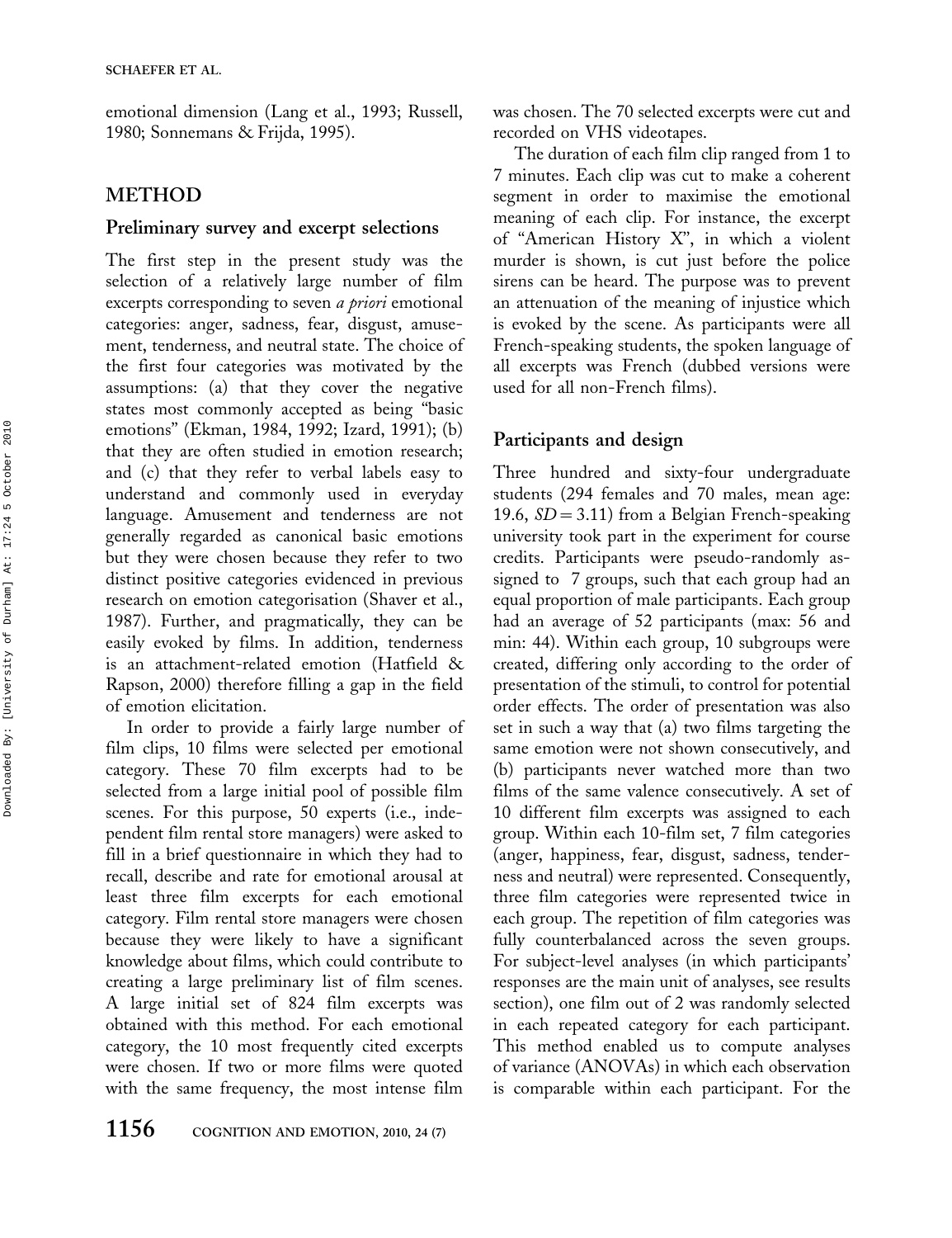computation of ranking scores in film-level analyses all observations were included.

#### Procedure

Participants came to the laboratory in subgroups of 3 to 5 people. Upon their arrival, participants were instructed that they would see several emotional film excerpts. Participants were told that they would go through a relaxation procedure before viewing each excerpt and that they would have to report their emotional reactions to the film by filling out questionnaires after watching the excerpt. Following instructions first used by Philippot (1993), participants were encouraged to report (1) what they had actually felt and not what they believed people should feel in reaction to the movies (in order to strengthen this point, the importance of individual differences in reactions to films was stressed), and (2) how they felt at the specific time they were watching the video excerpt, and not their general mood of the day. This procedure of retrospective evaluation of emotional feelings is known to be a good predictor of the actual state felt during the stimulation (i.e., exposure to a stimulus), especially the peak (most intense) state and the state felt by the end of the stimulation (Fredrickson & Kahneman, 1993). Participants were also informed that their responses would remain totally anonymous. Moreover, they were told that they could stop their participation in the experiment at any time. All participants gave their consent to participate.

An individual experimental context was created for each participant: They were separated by partitions and used individual screens and headphones in order to watch the film clips without being able to see or hear the other participants' reactions. When all participants were ready to start the experiment, the room's lighting was dimmed, and pre-recorded relaxation instructions were given: Participants had to close their eyes, to relax every muscle (including the face), and breath deeply and regularly for about 2.5 minutes. As soon as the relaxation was over, participants were informed that the first film clip would be

displayed. Participants were instructed to watch the whole scene attentively, without diverting their attention from the screen. The films were displayed on 17" colour screens. After each film excerpt, participants completed questionnaires about their emotional state (see measures section). This procedure (including relaxation instructions) was repeated for each film excerpt.

#### Measures

Self-reported emotional arousal. The intensity of subjective emotional arousal was assessed using a 7-point scale: ''While I was watching the film ...''  $(1)$  = "I felt no emotions at all" to  $(7)$  = "I felt very intense emotions". The participants were encouraged to answer this question according to what they actually felt during the task and not according to what they thought they should feel when watching the film.

Differential Emotions Scale. To assess discrete emotional dimensions, we used a version of the Differential Emotions Scale (DES; Izard et al., 1974) modified by McHugo et al. (1982) and validated in French by Philippot (1993). This choice was motivated by the fact that the DES is one of the most widely used self-report scales of discrete emotional feelings (Youngstrom & Green, 2003), and this particular version of the DES has been used in two previous validations of emotional film stimuli (McHugo et al., 1982; Philippot, 1993). Each item consisted of groups of emotional adjectives: (1) interested, concentrated, alert; (2) joyful, happy, amused; (3) sad, downhearted, blue; (4) angry, irritated, mad; (5) fearful, scared, afraid; (6) anxious, tense, nervous; (7) disgusted, turned off, repulsed; (8) disdainful, scornful, contemptuous; (9) surprised, amazed, astonished; (10) warm hearted, gleeful, elated (see Appendix).

In order to extend the range of emotional dimensions assessed, we used a modified version of the DES in which the following items were added: (11) loving, affectionate, friendly; (12) guilty, remorseful; (13) moved; (14) satisfied, pleased; (15) calm, serene, relaxed; (16) ashamed, embarrassed. This modified version of the DES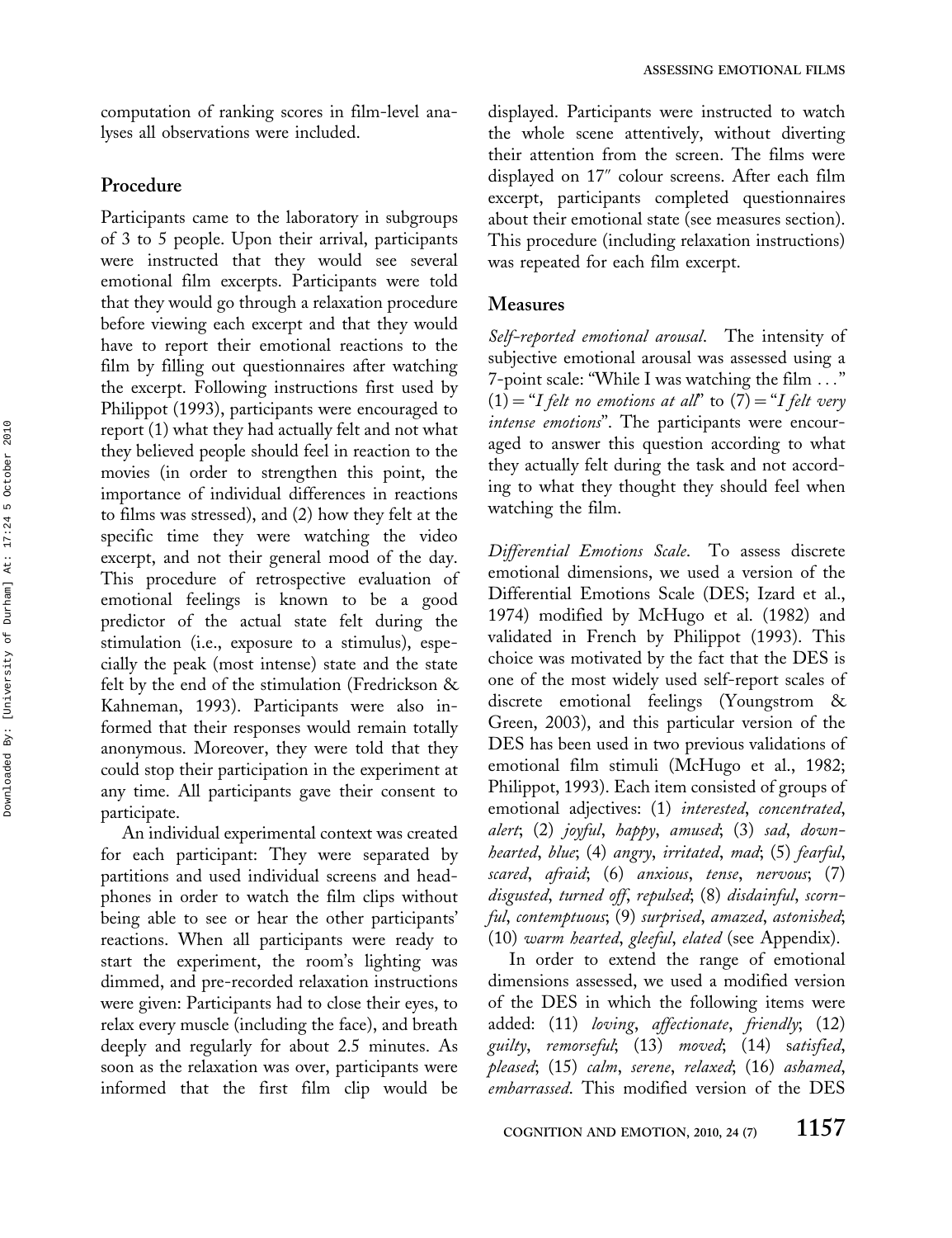has already been successfully used in previous studies (Schaefer & Philippot, 2005; Schaefer et al., 2003). For each group of adjectives, participants used a 7-point scale  $(1="not at all")$ ,  $7'$  = "very intense") to rate the extent to which they felt each state as they were watching the film clip.

PANAS. A validated French translation (Gaudreau, Sanchez, & Blondin, 2006) of the Positive and Negative Affect Schedule (PANAS; Watson et al., 1988) was used. The PANAS is a selfreported adjective checklist that contains two 10-item subscales designed for the assessment of positive affect (PA: active, alert, attentive, determined, enthusiastic, excited, inspired, interested, proud, and strong) and negative affect (NA: afraid, ashamed, distressed, guilty, hostile, irritable, jittery, nervous, scared, and upset). For each of the 20 emotion-related words, participants used a 5-point scale  $(1 = "very slightly or not at all")$  $5 = "extremely")$  to rate the extent to which they felt each state as they were watching the film clip. Internal consistency of the PA and NA scales was assessed by Cronbach's alphas, which all indicated an acceptable level of internal consistency.

## RESULTS

Results are organised around five basic questions:

- 1. Which film categories yielded the strongest levels of emotional arousal?
- 2. Does the film set yield differentiated positive and negative affective states?
- 3. Can differentiated emotional feeling states be elicited with the film set?
- 4. Were there any gender differences?
- 5. How to select efficient films from the database?

Questions 1 to 4 were addressed with subject-level analyses (i.e., participants' responses are the unit of analysis across all 70 films). This allowed us to test the effectiveness of the film set in eliciting emotions in an experimental setting. Question 5 was addressed using film-level analyses (i.e., mean scores for each film are the unit of analysis) in order to provide a means of classifying and comparing individual film excerpts.

## 1. Which film categories yielded the stronger levels of emotional arousal?

A repeated-measures ANOVA tested the effect of film category (anger vs. happiness vs. fear vs. disgust vs. sadness vs. affection vs. neutral) on the arousal scale. Due to the large sample size  $(N=364)$ , we decided to consider as significant only the effects that fulfilled two criteria: a p-value  $< .001$ , and an  $\eta^2$  of at least .06 to conform to a medium effect size (Green & Salkind, 2003). A main effect of Emotion was observed,  $F(6, 2172) = 187.5$ ,  $p < .00001$ ,  $\eta^2 =$ .34. Post hoc tests (only Bonferroni at  $p < .001$ were considered as significant) revealed that all comparisons involving the neutral category were highly significant at  $p < .00001$  (see Figure 1). Comparisons between emotional categories were significant, except Anger-Fear, Anger-Tenderness and Tenderness-Fear. Results are depicted in Figure 1. These results suggest that all emotional films were successful at generating stronger levels of self-reported arousal than neutral films, and they also show that amusement films have the lowest levels of arousal (although still higher than neutral). Further, these results suggest that disgust film excerpts generated a lower arousal than the other negative film excerpts.

## 2. Does the film set yield differentiated positive and negative affective states?

Scores were computed for positive affect (PA) and negative affect (NA) for each emotional condition, averaging the PANAS subscales' items. Two oneway repeated-measures ANOVAs were run to test the effect of film category (anger vs. happiness vs. fear vs. disgust vs. sadness vs. tenderness vs. neutral) separately on PA and NA scores across all the 70 films viewed by the subjects. We used the same significance criteria explained in the previous section. A main effect of film category was observed for both NA and PA, NA:  $F(6, 2172) = 171.8$ ,  $p < .001$ ,  $\eta^2 = .32$ ; PA:  $F(6, 2172) = 74.6$ ,  $p <$ .001,  $\eta^2$  = .17. We performed Bonferroni pairwise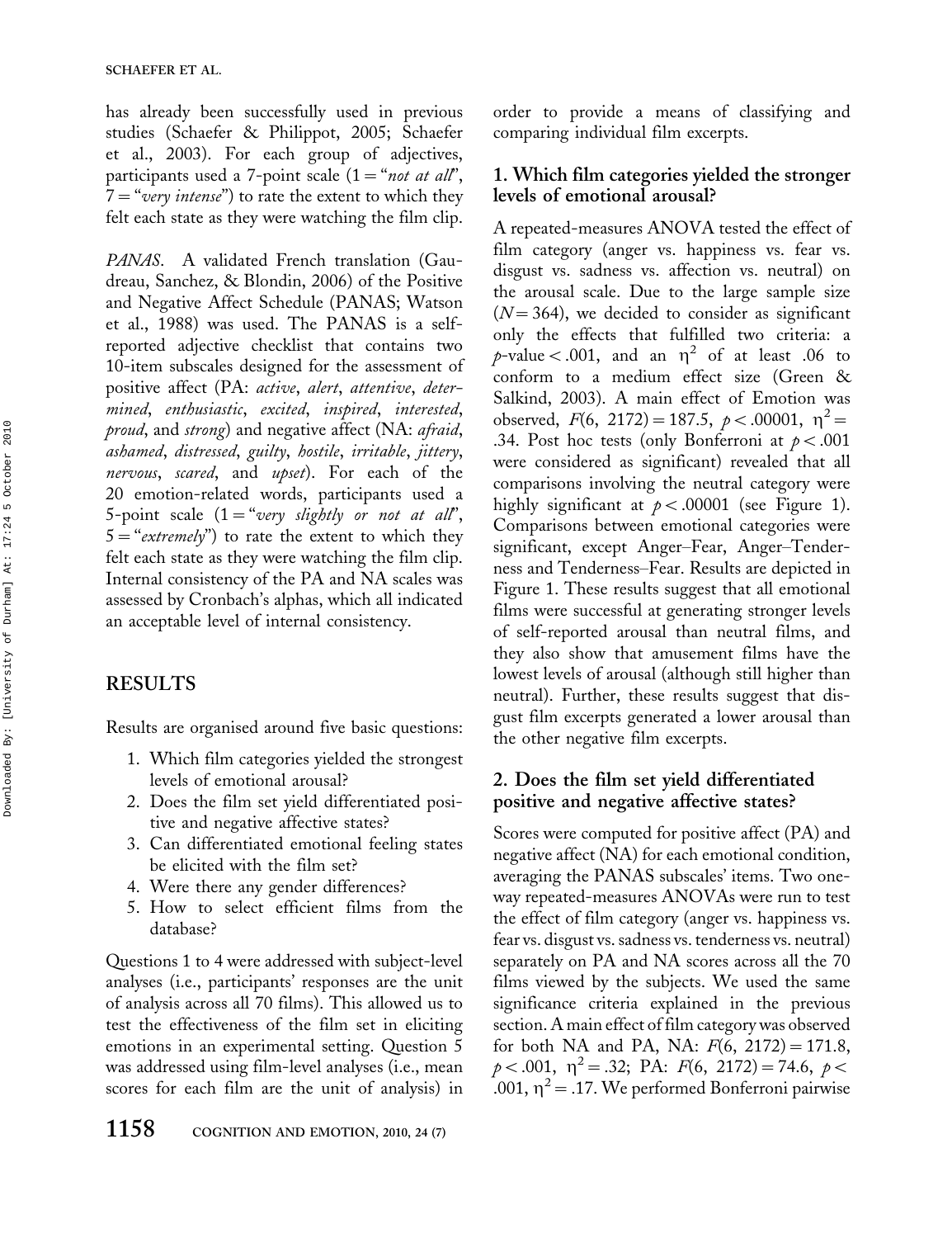

Figure 1. Subject-level mean self-reported emotional arousal as a function of emotional category. Error bars represent  $\pm 1$  standard deviation of the mean.  $AM = Amusement$ ;  $TEND = Tenderness$ ;  $DISG = Digust$ ,  $ANG = Anger$ ;  $SAD = Sadness$ ;  $NEUT = Neutral$ .

comparisons in order to test whether negative and positive films would be different in terms of NA and PA scores. For NA scores, all negative films had significantly higher scores than positive films  $(p<.001)$ . PA scores were less successful at differentiating between positive and negative films, as Amusement-Anger, Amusement-Fear and Tenderness-Fear contrasts on PA scores were not significant. In order to investigate this issue, we performed the same three contrasts (Amusement Anger, Amusement–Fear and Tenderness–Fear) for every individual item contained in the PA composite score. We found that several items were producing unexpected results in the form of significantly higher PA ratings for negative than for positive films ( $p < .001$ ). For the Fear-Tenderness comparison, this was found for ''active''  $(M=1.8, SD=1.0; M=1.6, SD=0.9)$ , "alert"  $(M=3.3, SD=1.2; M=2.4, SD=1.2)$  and "excited"  $(M=2.0, SD=1.1; M=1.6, SD=0.9)$ . For the Anger-Amusement comparison, this was found for "alert"  $(M=3.3, SD=1.1; M=3.1,$  $SD = 1.1$ ), and for Fear-Amusement, this pattern was found for "alert"  $(M=3.3, SD=1.2; M=2.2,$  $SD = 1.2$ ), "attentive" ( $M = 3.7$ ,  $SD = 1.0$ ;  $M =$ 3.2,  $SD = 1.0$ ) and "excited" ( $M = 2.0$ ,  $SD = 1.1$ ;  $M=1.8$ ,  $SD=1.0$ ). Moreover, the same contrasts were not significantly different for other sub-items

of the PA scale (e.g., "determined", "interested" and "excited").

Taken as a whole, these results indicate that NA scores were more successful than PA scores at differentiating between positive and negative discrete emotions. The apparent failure of PA scores to differentiate negative and positive films seems to be driven by a subset of items (e.g., attentive, alert, active) reflecting a general "arousal" and "alertness" component that might not necessarily be valence specific. This result argues for the need of other alternative measures to test the validity of the positive–negative differentiation of our a priori categories of emotional films. Therefore, we created two alternative negative and positive valence scores averaging classes of DES items. The positive composite score included 5 items (''joyful, happy, amused ''; ''warm hearted, gleeful, elated ''; ''loving, affectionate, friendly''; ''moved ''; "satisfied, pleased"), and the negative composite score included 8 items ("sad, downhearted, blue"; ''angry, irritated, mad ''; ''fearful, scared, afraid ''; ''anxious, tense, nervous''; ''disgusted, turned off, repulsed ''; ''disdainful, scornful, contemptuous''; "guilty, remorseful"; "Ashamed, embarrassed"). All Cronbach's alphas were greater than .60 $^1$ . A oneway ANOVA on the positive composite score testing for differences between emotional films

<sup>&</sup>lt;sup>1</sup> We used the criterion proposed by Schmitt (1996), according to which  $\alpha$  = .50 is satisfactory if the composite measure has a meaningful content coverage of some domain and reasonable unidimensionality.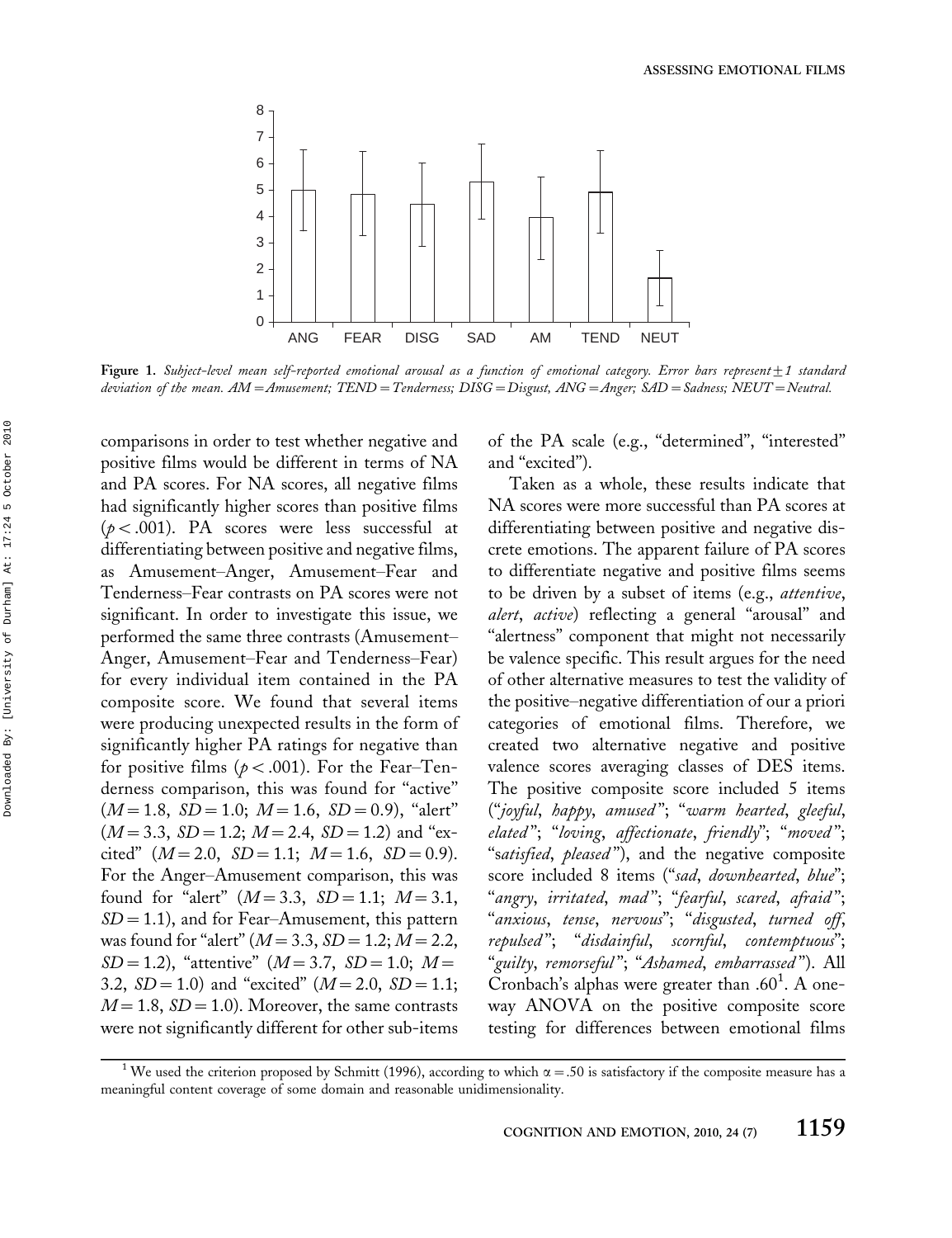

Figure 2. Positive affect (Watson et al., 1988): Subject-level means and standard deviations.

revealed a significant main effect of Emotional Category  $F(5, 1810) = 289.5$ ,  $p < .001$ ,  $\eta^2 = .44$ . Bonferroni post hoc comparisons revealed significant differences between each of the two emotional categories and all of the negative categories  $(p < .001)$ . A one-way ANOVA on the negative composite score also revealed a main effect of Emotional Category  $F(5, 1810) = 121.1, \rho < .001$ ,  $\eta^2$  = .25, and Bonferroni post hoc comparisons also showed a full significant differentiation between positive and negative films. These results are depicted in Figures 2–5.

## 3. Can differentiated emotional feeling states be elicited with the film set?

A  $7 \times 16$  repeated-measures ANOVA found a significant interaction between film category and DES items,  $F(90, 32,670) = 228.3, p=1 \times$  $10^{-15}$ ,  $\eta^2 = .39$ , indicating that the self-reported emotional profile was modulated by film category. In order to further specify whether discrete emotional states were induced for each film category, paired  $t$ -test comparisons between the DES items were computed separately for each emotional state using individual participant's selfreport scores as unit of analysis. More specifically, for each category of emotional films (anger, sadness, fear, disgust, amusement, tenderness, and neutral), a set of 6 predefined paired  $t$ -tests contrasting the target state and each non-target state were computed for every participant. For instance: for the category of films evoking *fear*, one target DES item was chosen (fearful, scared, afraid) and compared to 6 non-target items, which are targets to the other 6 emotional



Figure 3. Negative affect (Watson et al., 1988): Subject-level means and standard deviations.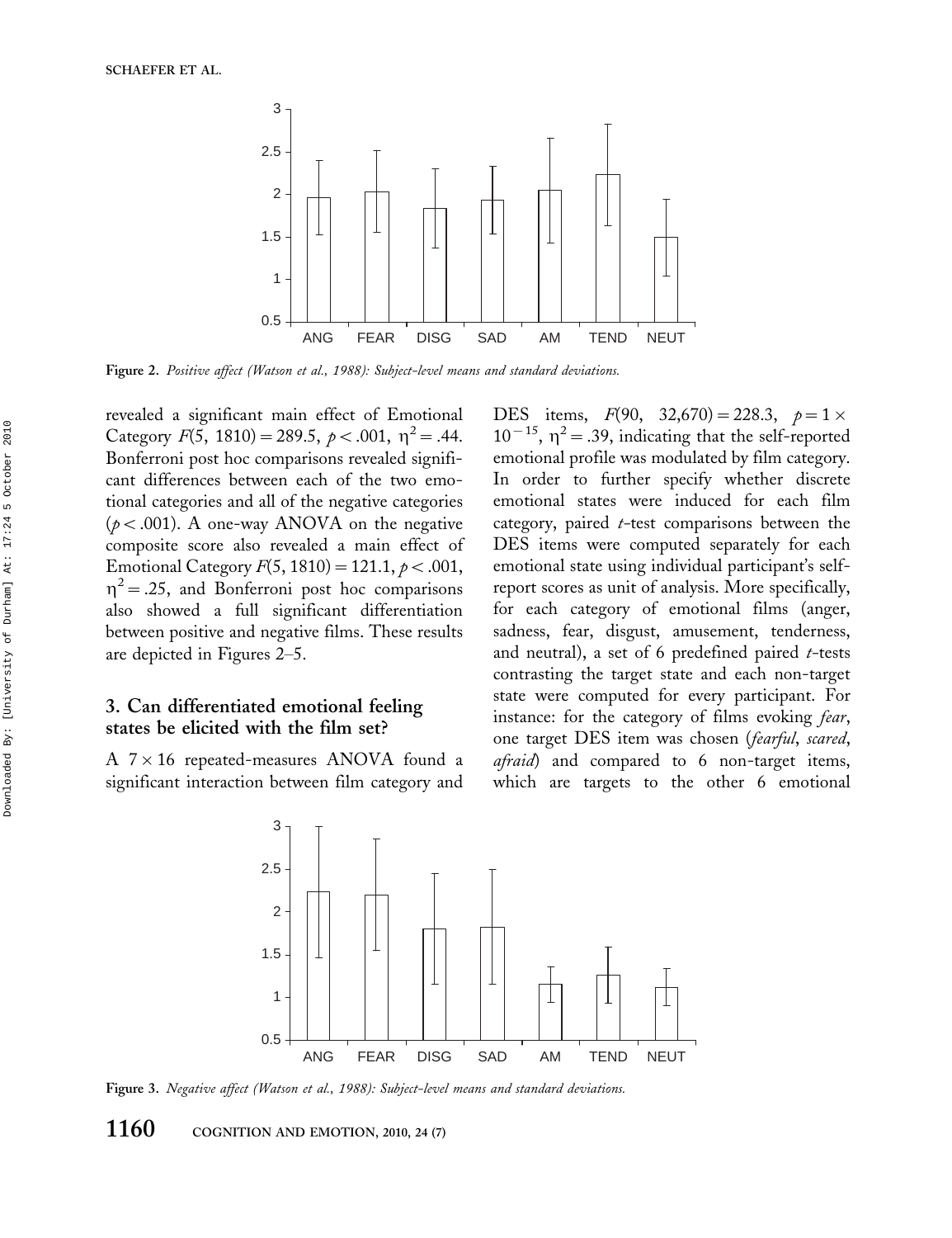

Figure 4. Positive composite score (DES-based): Subject-level means and standard deviations.

categories (namely: anger, sadness, amusement, tenderness, neutral, disgust). Due to the large sample size ( $N=364$ ) and to the large number of planned comparisons, we decided to (a) apply Bonferroni corrections for multiple comparisons, and (b) to set a stringent significance threshold of  $p < .0001$ . Therefore, only *t*-values > 4.3 were considered significant. Results revealed that most comparisons were significant according to these criteria, confirming the expected differentiation between target states. Only one exception was found: The difference between fear and anger did not reach the significance criterion during anger induction (although the same difference is highly significant during fear induction). To further analyse this issue, we computed discreteness analyses separately for every anger film. The five film excerpts with the higher level of anger discreteness (see the ranking scores section for the calculation of this coefficient), yielded significant Anger-Fear comparisons ( $p < .005$ ) for all but one of them  $(American History X)$ , indicating that a fairly good number of anger excerpts yielded a high level of differentiation between anger and fear when they were analysed individually. Individual film identities can be found in Table 1.

#### 4. Were there any gender differences?

In order to assess gender differences, ANOVAs described above were run with gender as an additional factor. We found a main effect of Gender in the arousal scale,  $F(1, 362) = 30.1, p <$ .0001,  $\eta^2 = .08$ , suggesting that women reported higher levels of emotional arousal than men when viewing video clips (Women:  $M=4.4$ ,  $SE=0.04$ ,



Figure 5. Negative composite score (DES-based): Subject-level means and standard deviations.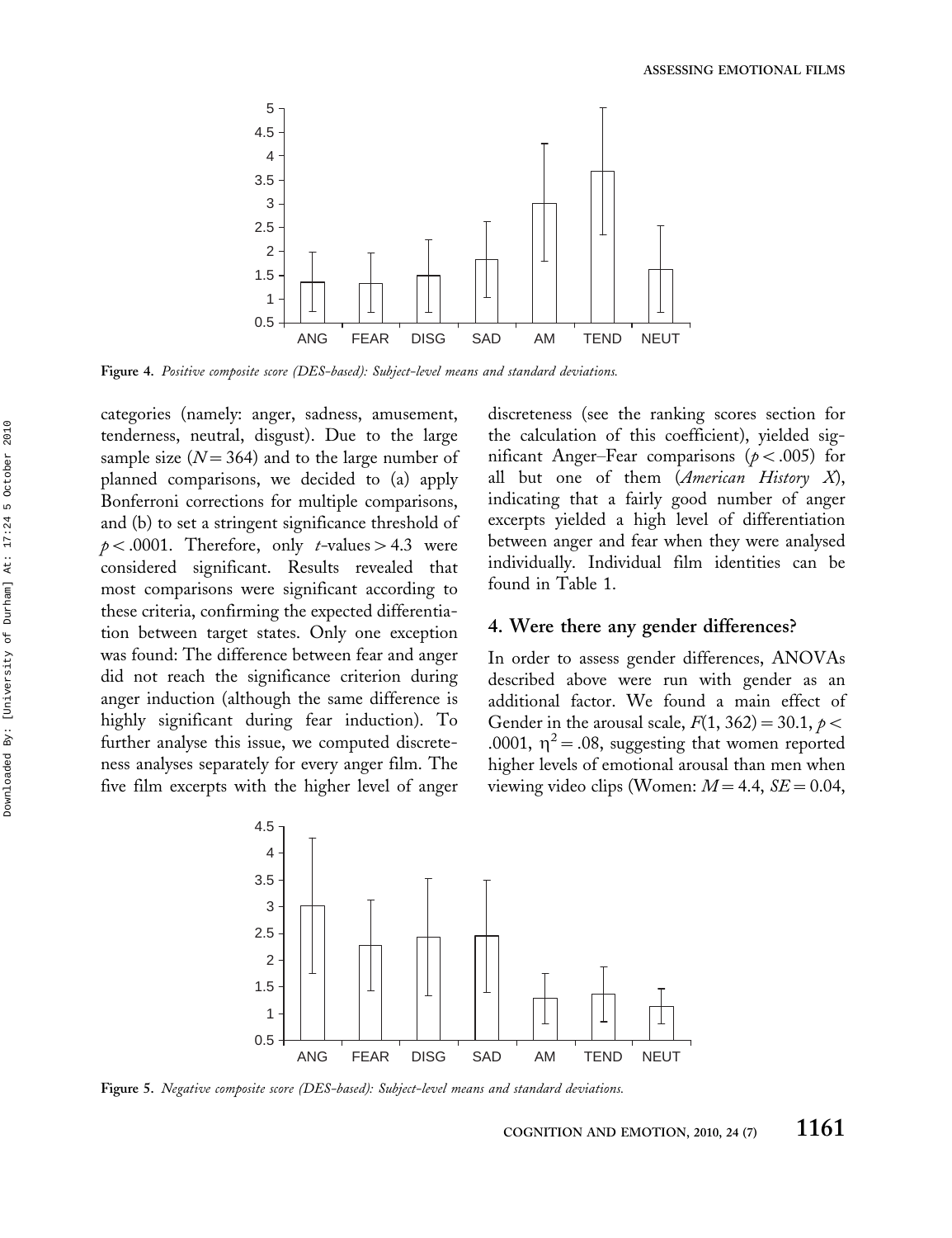| Rank         | Arousal                                                                                                                                                                                     | Positive affect                                                                                                                                                                                             | Negative affect                                                                                                    |  |
|--------------|---------------------------------------------------------------------------------------------------------------------------------------------------------------------------------------------|-------------------------------------------------------------------------------------------------------------------------------------------------------------------------------------------------------------|--------------------------------------------------------------------------------------------------------------------|--|
| $\mathbf{1}$ | $M$ <i>isery</i> $(6.12)$<br>Annie (Kathy Bates) breaks Paul's legs<br>(James Caan)                                                                                                         | The Dead Poets Society [2] (2.82)<br>All the students climb on their desks<br>to express their solidarity with Mr<br>Keating (Robin William), who has just man, smashing his head on the curb<br>been fired | American History X (2.73)<br>A neo-Nazi (played by Edward<br>Norton) kills an African-American                     |  |
| 2            | Schindler's List [1] (5.88)<br>Dead bodies are being carried away<br>in a concentration camp                                                                                                | The Dinner Game (2.50)<br>Complex humoristic scene                                                                                                                                                          | Schindler's List $[1]$ $(2.62)$<br>Dead bodies are being carried away<br>in a concentration camp                   |  |
| 3            | Dead Man Walking (5.87)<br>The main character is put to death<br>by lethal injection                                                                                                        | Life is beautiful [4] (2.49)<br>In a concentration camp, a father<br>"fakes" a translation of what an officer cut off<br>says in order to prevent his son from<br>being frightened                          | The Piano (2.49)<br>One of the characters gets her finger                                                          |  |
| 4            | American History X (5.84)<br>A neo-Nazi (played by Edward Norton)<br>kills an African-American man,<br>smashing his head on the curb                                                        | Forrest Gump (2.37)<br>Father and son are reunited                                                                                                                                                          | <i>Misery</i> (2.49)<br>Annie (Kathy Bates) breaks Paul's<br>legs (James Caan)                                     |  |
| 5            | <i>Life is Beautiful</i> $\lfloor 2 \rfloor$ (5.82)<br>In a prisoner's camp, a father (Roberto<br>Benigni) and a boy talk to the<br>mother using a loud speaker,<br>reaching the whole camp | Life is Beautiful $[2]$ $(2.34)$<br>In a prisoner's camp, a father (Roberto Sexual abuse of children<br>Benigni) and a boy talk to the mother<br>using a loud speaker, reaching the<br>whole camp           | Sleepers (2.46)                                                                                                    |  |
| 6            | A Perfect World (5.78)<br>Butch (Kevin Costner) is gunned<br>down, at the end of the movie                                                                                                  | When Harry Met Sally (2.32)<br>Sally simulates an orgasm in a<br>restaurant                                                                                                                                 | Scream 1 (2.43)<br>A girl receives threats over the phone                                                          |  |
| 7            | Saving Private Ryan (5.73)<br>Graphic war scene: fighting on<br>the beaches                                                                                                                 | "Les trois frères" (2.32)<br>One of the characters takes part in a<br>TV game                                                                                                                               | Schindler's List $[2]$ $(2.43)$<br>A concentration camp commander<br>randomly shoots prisoners from his<br>balcony |  |
| 8            | Seven [1] (5.69)<br>By the end of the movie, Kevin Spacey<br>tells Brad Pitt that he beheaded<br>his pregnant wife                                                                          | Benny and Joon (2.32)<br>Benny (Johnny Depp) plays the fool<br>in a coffee shop                                                                                                                             | The Blair Witch Project (2.40)<br>Final scene in which the characters<br>are apparently killed                     |  |
| 9            | The Piano (5.67)<br>One of the characters gets her finger<br>cut off                                                                                                                        | "La cité de la peur" (2.31)<br>Conversation between three characters The character played by Jack<br>at a dinner table                                                                                      | The Shining (2.35)<br>Nicholson pursues his wife with an<br>axe                                                    |  |
| 10           | The Dead Poets Society [2] (5.66)<br>All the students climb on their desks<br>to express their solidarity with<br>Mr Keating (Robin William), who<br>has just been fired                    | Life is Beautiful [3] (2.28)<br>Mother and son are reunited                                                                                                                                                 | Saving Private Ryan (2.33)<br>Graphic war scene: fighting on the<br>beaches                                        |  |

Table 1. Sets of ten first-ranked film excerpts (by arousal, positive and negative affect)

Notes: In each column, the films listed correspond to the 10 movies that obtained the highest score on a given criterion. The ranks are in descending order (e.g., Misery is the most intense film excerpt) with mean scores in parentheses. Numbers in square brackets correspond to different scenes of the same film. Mixed feelings coefficients are available online at: [http://nemo.psp.ucl.ac.be/](http://nemo.psp.ucl.ac.be/FilmStim/) [FilmStim/](http://nemo.psp.ucl.ac.be/FilmStim/)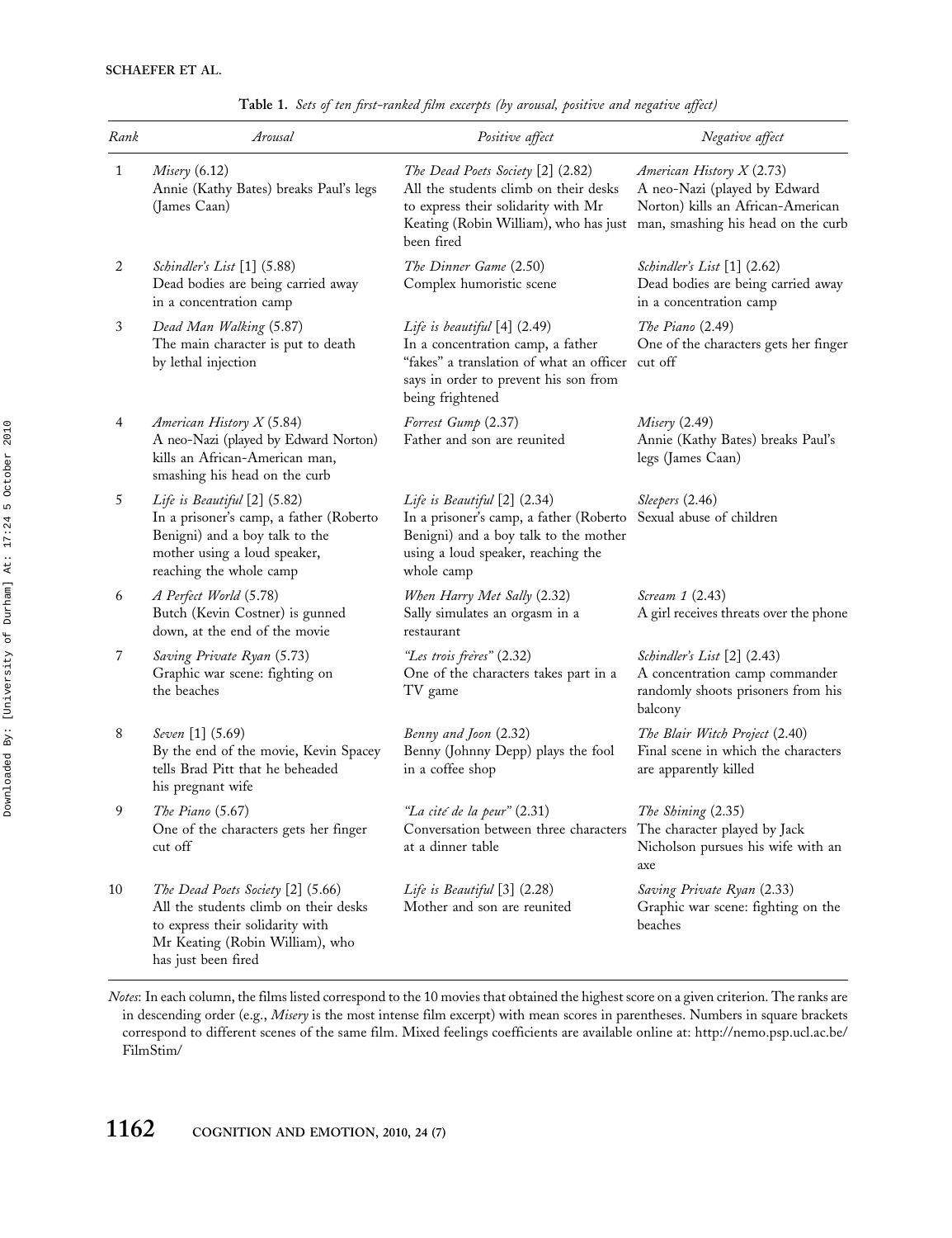| Sets of ten first-ranked film excerpts (by emotion) |                                                                                                                                      |                                                                                                                                                                                           |                                                                                                                                                 |                                                                                                                                                                                                                                                    |                                                                                                               |                                                                                                                                                                               |
|-----------------------------------------------------|--------------------------------------------------------------------------------------------------------------------------------------|-------------------------------------------------------------------------------------------------------------------------------------------------------------------------------------------|-------------------------------------------------------------------------------------------------------------------------------------------------|----------------------------------------------------------------------------------------------------------------------------------------------------------------------------------------------------------------------------------------------------|---------------------------------------------------------------------------------------------------------------|-------------------------------------------------------------------------------------------------------------------------------------------------------------------------------|
| Rank                                                | Amusement (d)                                                                                                                        | Tenderness (d)                                                                                                                                                                            | Anger (d)                                                                                                                                       | Sadness (d)                                                                                                                                                                                                                                        | Fear (d)                                                                                                      | Disgust (d)                                                                                                                                                                   |
| $\mathbf{1}$                                        | "Les trois frères"<br>(4.55)<br>One of the<br>characters takes<br>part in a TV<br>game                                               | Forrest Gump<br>(4.20)<br>Father and son are A concentration<br>reunited                                                                                                                  | Schindler's List [2]<br>(2.19)<br>camp commander<br>randomly shoots<br>prisoners from his<br>balcony                                            | City of Angels<br>(2.32)<br>Maggie (Meg<br>Ryan) dies in<br>Seth's (Nicolas<br>Cage) arms                                                                                                                                                          | The Blair Witch<br>Project (2.93)<br>Final scene in<br>which the<br>characters are<br>apparently killed       | Trainspotting<br>$[2]$ (4.07)<br>The main<br>character dives<br>into a filthy<br>toilet                                                                                       |
| 2                                                   | The Dinner Game<br>(4.50)<br>Complex humoristic<br>scene                                                                             | Life is Beautiful<br>$[2]$ (4.17)<br>In a prisoner's<br>camp, a father<br>(Roberto)<br>Benigni) and a<br>boy talk to the<br>mother using a<br>loud speaker,<br>reaching the<br>whole camp | Sleepers (2.14)<br>Sexual abuse of<br>children                                                                                                  | Dangerous Mind<br>(2.29)<br>Students in a<br>school class are<br>told that one of<br>their classmates<br>has died                                                                                                                                  | The Shining (2.77)<br>The character<br>played by Jack<br>Nicholson pursues<br>his wife with an axe to a table | $Seven \lfloor 3 \rfloor(3.41)Policemenfind the bodyof a man tied$                                                                                                            |
| 3                                                   | "La cité de la peur"<br>(4.29)<br>Conversation<br>between three<br>characters at a<br>dinner table                                   | Life is Beautiful<br>$\left[3\right]$ (3.87)<br>Mother and son<br>are reunited                                                                                                            | (2.00)<br>The main<br>character is raped<br>and beaten by<br>three drunk men                                                                    | Leaving Las Vegas Philadelphia (2.27) Scream 1 (2.38)<br>Andrew (Tom<br>Hanks) and Joe<br>(Denzel<br>Washington)<br>listen to an opera<br>aria on the stereo.<br>Andrew describes<br>to Joe the pain and<br>passion felt by the<br>opera character | A girl<br>receives threats over<br>the phone                                                                  | Hellraiser<br>(3.14)<br>On the floor,<br>the size of two<br>stains are<br>growing, and<br>progressively<br>transforming<br>into a monster<br>with a<br>human-like<br>skeleton |
| 4                                                   | The Visitors (4.27)<br>Two men wearing<br>medieval armour<br>attack the<br>postman's car                                             | The Eighth Day<br>(3.61)<br>Scene of<br>friendship<br>between the two<br>main characters                                                                                                  | American History<br>X(1.94)<br>A neo-Nazi<br>(played by Edward<br>Norton) kills an<br>African-American<br>man, smashing his<br>head on the curb | The Dead Poets<br>Society [1] (1.64)<br>A schoolboy<br>commits suicide                                                                                                                                                                             | Misery (2.32)<br>Annie (Kathy<br>Bates) breaks Paul's<br>legs (James Caan)                                    | Man Bites Dog<br>$[1]$ (2.99)<br>Collective rape<br>scene                                                                                                                     |
| 5                                                   | A Fish Called<br><i>Wanda</i> (3.81)<br>One of the<br>characters<br>(John Cleese)<br>is found naked<br>by the owners<br>of the house | Life is Beautiful<br>$[4]$ (3.60)<br>In a concentration Dead bodies are<br>camp, a father<br>of what an officer camp<br>says in order to<br>prevent his<br>son from being<br>frightened   | Schindler's List [1]<br>(1.70)<br>being carried away characters<br>"fakes" a translation in a concentration commits suicide                     | The Dreamlife of<br>Angels (1.46)<br>One of the                                                                                                                                                                                                    | Scream 2 (2.12)<br>A pursuit takes<br>place in a school                                                       | $Seven \; 2]$<br>(2.90)<br>Policemen<br>find the body<br>of a savagely<br>tortured man                                                                                        |

|  | Table 1 (Continued) |  |
|--|---------------------|--|
|--|---------------------|--|

(Continued)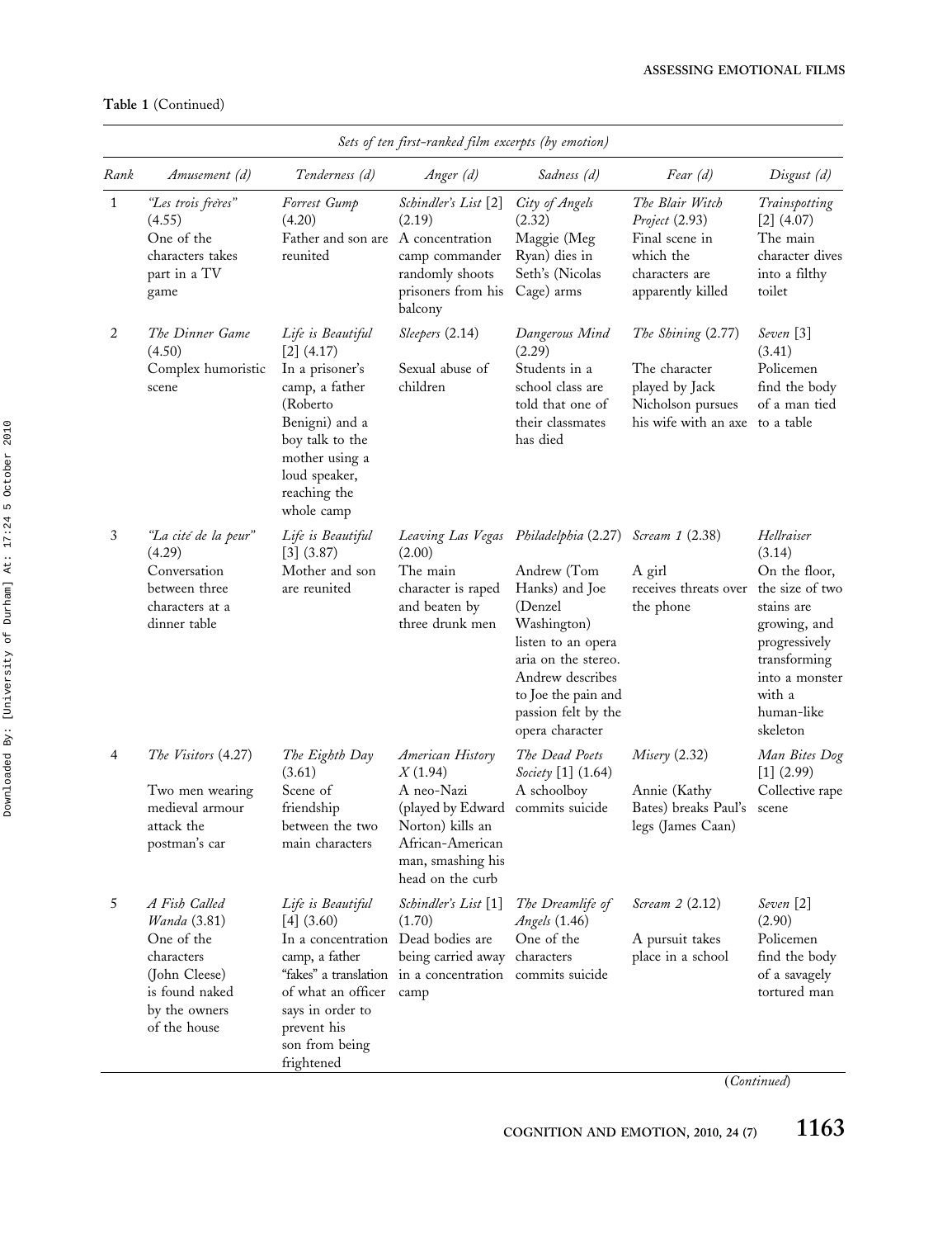#### SCHAEFER ET AL.

Table 1 (Continued)

| Rank | Amusement (d)                                                                                                                                              | Tenderness (d)                                                                                                                                                                                                           | Anger (d)                                                                                                                   | Sadness (d)                                                                                            | Fear (d)                                                                                                  | Disgust (d)                                                                                                                                                   |
|------|------------------------------------------------------------------------------------------------------------------------------------------------------------|--------------------------------------------------------------------------------------------------------------------------------------------------------------------------------------------------------------------------|-----------------------------------------------------------------------------------------------------------------------------|--------------------------------------------------------------------------------------------------------|-----------------------------------------------------------------------------------------------------------|---------------------------------------------------------------------------------------------------------------------------------------------------------------|
| 6    | Benny and Joon<br>(3.73)<br>Benny (Johnny<br>Depp) plays<br>the fool in a<br>coffee shop                                                                   | The Dead Poets<br>Society $[2]$ (3.24)<br>By the end of the<br>movie, all the<br>students climb on<br>their desks to<br>express their<br>solidarity with<br>Mr Keating<br>(Robin William),<br>who has just<br>been fired | Schindler's List [3]<br>(1.33)<br>Killing of Jews in<br>a ghetto during<br>WWII                                             | Dead Man<br>Walking (1.02)<br>The main<br>character is put to<br>death by lethal<br>injection          | Child's Play 2:<br>Chucky's Back $(2.02)$<br>Chucky beats<br>Andy's teacher<br>with a ruler               | The Dentist<br>(2.84)<br>A man finds a<br>woman whose<br>tongue has<br>been savagely<br>cut off                                                               |
| 7    | Something About<br><i>Mary</i> $[2]$ $(3.68)$<br>Mary (Cameron<br>Diaz) takes<br>sperm from<br>Ted's hair<br>(Ben Stiller)<br>mistaking it<br>for hair gel | $G$ host $(3.00)$<br>The "pottery"<br>scene                                                                                                                                                                              | Man Bites Dog [1]<br>(1.30)<br>Collective rape<br>scene                                                                     | The Professional<br>$\lceil 1 \rceil$ (0.93)<br>The two main<br>characters are<br>separated<br>forever | Copycat (1.96)<br>One of the charac-<br>ters gets caught by a<br>murderer in a toilet                     | American His-<br>tory $X(2.77)$<br>A neo-Nazi<br>(played by<br>Edward<br>Norton) kills<br>an African-<br>American<br>man, smashing<br>his head on<br>the curb |
| 8    | Something About<br><i>Mary</i> [1] (3.61)<br>Ben Stiller fights<br>with a dog                                                                              | E. T. (2.81)<br>E. T. is apparently Violent police<br>dying                                                                                                                                                              | In the Name of the<br><i>Father</i> (1.10)<br>interrogation<br>leading to forged<br>confessions                             | Schindler's List [1]<br>(0.88)<br>Dead bodies are<br>being carried away<br>in a concentration<br>camp  | The Dentist (1.91)<br>A man finds a wo-<br>man whose tongue<br>has been savagely<br>cut off               | Sleepers (2.76)<br>Sexual abuse<br>of children                                                                                                                |
| 9    | When Harry Met<br>Sally (3.55)<br>Sally simulates an<br>orgasm in a<br>restaurant                                                                          | When a Man Loves<br>a Woman (2.79)<br>Reconciliation<br>between two<br>lovers                                                                                                                                            | Seven [1] (0.99)<br>By the end of the<br>movie, Kevin<br>Spacey tells Brad<br>Pitt that he<br>beheaded his<br>pregnant wife | A Perfect World<br>(0.84)<br>Butch (Kevin<br>Costner) is<br>gunned down, at<br>the end of the<br>movie | The Exorcist (1.83)<br>A priest tries to<br>cure a girl who is<br>apparently<br>possessed by<br>the devil | Misery(2.69)<br>Annie (Kathy<br>Bates) breaks<br>Paul's legs<br>(James Caan)                                                                                  |
| 10   | "Le Pari" (3.48)<br>Lunch to celebrate<br>father's<br>birthday                                                                                             | The Professional<br>$[1]$ $(2.72)$<br>The two main<br>characters are<br>separated forever                                                                                                                                | A Perfect World<br>(0.96)<br>Butch (Kevin<br>Costner) is<br>gunned down, at<br>the end of the<br>movie                      | Life is Beautiful<br>[1] (0.81)<br>The main<br>character is killed                                     | Seven [2] (1.81)<br>Policemen find the<br>body of a savagely<br>tortured man                              | The Silence of<br>the Lambs<br>(2.54)<br>Forensic<br>examination of<br>a dead body                                                                            |

Notes: In each column, the films listed correspond to the 10 movies that obtained the highest score on a given criterion. The ranks are in a descending order (e.g., Misery is the most intense film excerpt) with mean scores in parentheses. (d) indicates that movies are ranked according to their score of discreteness in a given emotional dimension. Numbers in square brackets correspond to different scenes of the same film. Mixed feelings coefficients are available online at:<http://nemo.psp.ucl.ac.be/FilmStim/>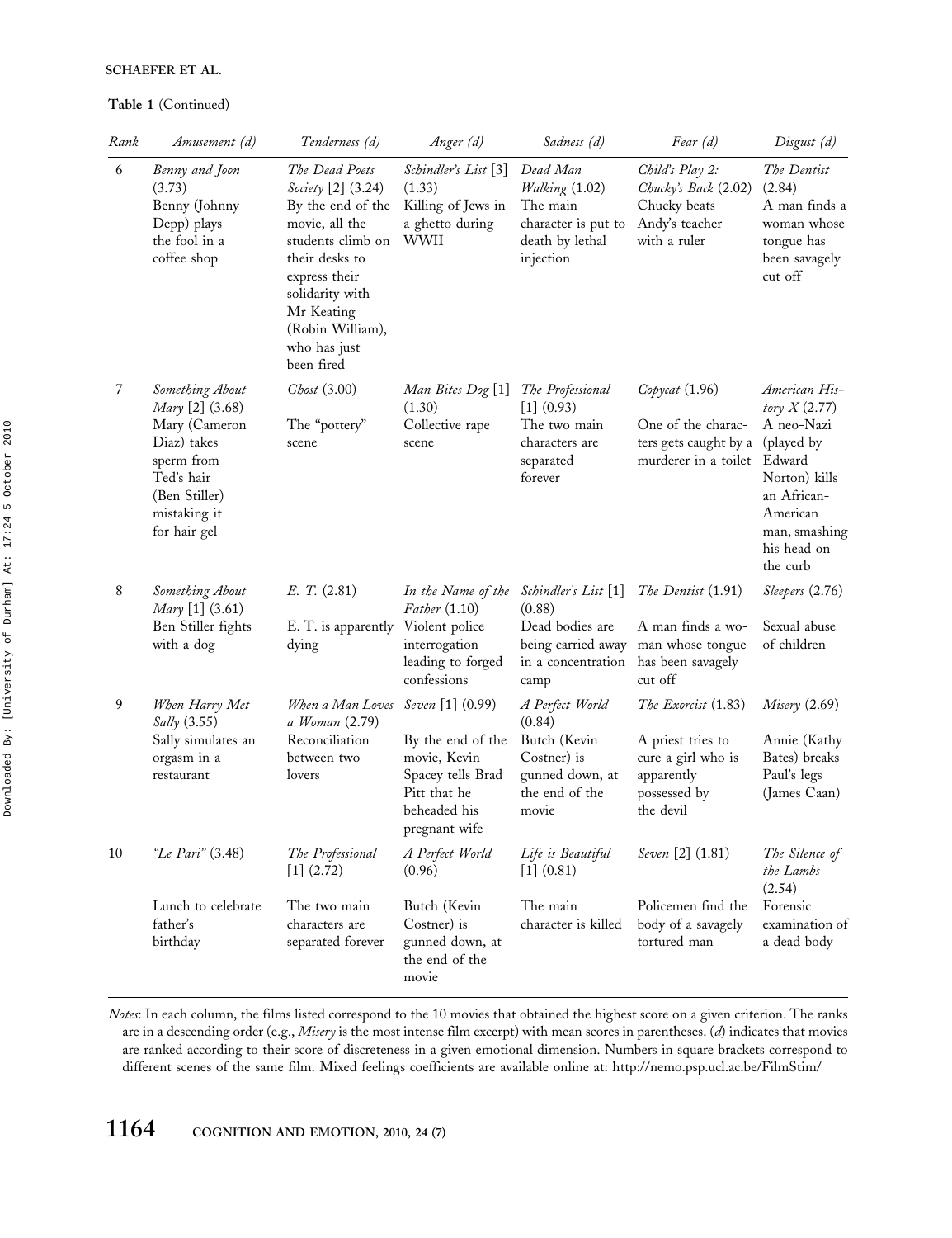#### Table 1 (Continued)

| Rank         | Positive score                                                                                                                                                                                                       | Negative score                                                                                                                     |
|--------------|----------------------------------------------------------------------------------------------------------------------------------------------------------------------------------------------------------------------|------------------------------------------------------------------------------------------------------------------------------------|
| $\mathbf{1}$ | Life is Beautiful $[4]$ (4.18)<br>In a concentration camp, a father "fakes" a translation<br>of what an officer says in order to prevent his<br>son from being frightened                                            | Schindler's List $[1]$ (4.11)<br>Dead bodies are being carried away in a concentration<br>camp                                     |
| 2            | Forrest Gump (3.96)<br>Father and son are reunited                                                                                                                                                                   | American History X (3.84)<br>A neo-Nazi (played by Edward Norton) kills an African-<br>American man, smashing his head on the curb |
| 3            | The Dinner Game (3.89)<br>Complex humoristic scene                                                                                                                                                                   | Sleepers (3.70)<br>Sexual abuse of children                                                                                        |
| 4            | $G$ <i>host</i> $(3.88)$<br>The "pottery" scene                                                                                                                                                                      | Schindler's List [2] (3.61)<br>A concentration camp commander randomly shoots<br>prisoners from his balcony                        |
| 5            | Life is Beautiful $[2]$ $(3.87)$<br>In a prisoner's camp, a father (Roberto Benigni) and a boy<br>talk to the mother using a loud speaker, reaching the<br>whole camp                                                | Dead Man Walking (3.54)<br>The main character is put to death by lethal<br>injection                                               |
| 6            | The Dead Poets Society [2] (3.86)<br>By the end of the movie, all the students climb on their desks Collective rape scene<br>to express their solidarity with Mr Keating (Robin<br>William), who has just been fired | Man Bites Dog $[1]$ (3.53)                                                                                                         |
| 7            | Benny and Joon (3.80)<br>Benny (Johnny Depp) plays the fool in a coffee shop                                                                                                                                         | The Piano (3.35)<br>One of the characters gets her finger cut off                                                                  |
| 8            | Life is Beautiful $[3]$ $(3.75)$<br>Mother and son are reunited                                                                                                                                                      | Saving Private Ryan (3.31)<br>Graphic war scene: fighting on the beaches                                                           |
| 9            | "Les trois freres" (3.69)<br>One of the characters takes part in a TV game                                                                                                                                           | Leaving Las Vegas (3.29)<br>The main character is raped and beaten by three drunk<br>men                                           |
| 10           | The Eighth Day (3.60)<br>Scene of friendship between the two main characters                                                                                                                                         | Miserv(3.21)<br>Annie (Kathy Bates) breaks Paul's legs (James Caan)                                                                |

Sets of ten first-ranked film excerpts (by positive and negative scores)

Notes: In each column, the films listed correspond to the 10 movies that obtained the highest score on a given criterion. The ranks are in a descending order (e.g., Misery is the most intense film excerpt) with mean scores in parentheses. Numbers in square brackets correspond to different scenes of the same film. Mixed feelings coefficients are available online [http://nemo.psp.ucl.ac.be/FilmStim/.](http://nemo.psp.ucl.ac.be/FilmStim/)

Men:  $M = 3.8$ ,  $SE = 0.09$ ). The Emotion  $\times$  Gender interaction failed to pass the significance criteria for arousal scores. For NA, a main effect of Gender was found,  $F(1, 362) = 28.7$ ,  $p < .001$ ,  $\eta^2$  = .07, indicating that women reported a higher NA level than men when viewing video clips (Women:  $M=1.7$ ,  $SE=0.02$ , Men:  $M=1.4$ ,  $SE = 0.04$ . The Emotion  $\times$  Gender interaction failed to pass the significance criteria for NA scores. No effects of Gender passed the significance criteria in analyses involving the PA factor or DES measures.

# 5. How to select efficient films from the database?

A film-level analysis was computed in order to provide a means to classify and compare individual films according to specific criteria. We therefore computed for each film a mean of each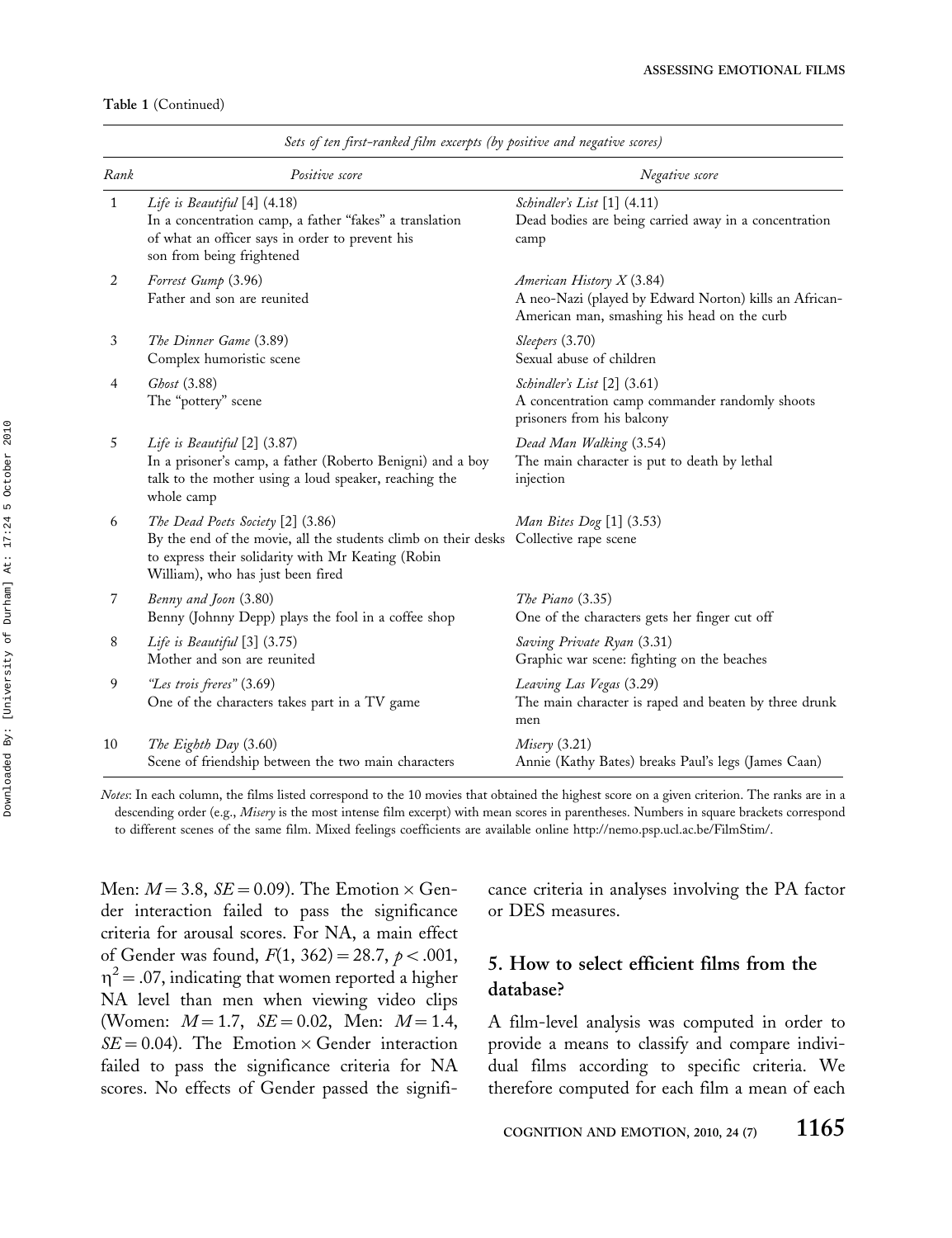measured variable, obtaining a final data matrix including the scores of each film for 19 variables corresponding to the arousal scale, the positive and negative affect scores, and the 16 extended-DES items. Next, we computed two film-level coefficients for positive and negative composite scores averaging classes of DES items as explained previously (Question 2 of the results section). Finally, we computed two classes of coefficients aimed at classifying film stimuli according to the levels of differentiation of emotional states elicited by them. First, we computed discreteness coefficients for each emotional category: the mean DES score of the scale targeting one particular emotion minus the averaged mean scores of the scales targeting the other five emotions. Hence, we obtained six discreteness coefficients, one for each emotion (amusement, tenderness, anger, sadness, disgust and fear). Next, we also computed a ''mixed feelings'' (MF) coefficient, which estimates how mixed/blended were the feelings elicited by each film. $2$  We used a formula used in previous research (Hemenover & Schimmack, 2007; Schimmack, 2001), in which the MF score is computed as the minimum of two affect scores elicited by the same stimulus. For instance, if film Y received a score of 5 in the ''Anger'' item and a score of 2 in the "Fear" item, then  $MF=2$ . More positive values are associated with a higher level of mixed Anger-Fear reported states. The calculation of MF scores resulted in 15 additional criteria corresponding to the pairwise combinations of all the emotional states investigated in this study (Anger, Sadness, Fear, Disgust, Amusement, Tenderness). It is important to note that discreteness and mixedfeelings scores are measuring two different constructs. The former is measuring how much a specific state is activated relative to an average of all other states. The latter is measuring how much two specific states are mixed/differentiated on a pairwise basis.

The resulting final 26 ranking criteria were then: (1) The subjective arousal score; (2) PA and NA scores; (3) a positive and a negative composite

scores (DES based); (4) the six discreteness scores; and (5) the 15 mixed-feelings scores. We defined subgroups of high-ranking films for the 26 final criteria in order to identify individual films with high levels of efficiency (see "high-scoring subgroups'' section). Within each subgroup, an outlier analysis was performed in order to detect whether specific films were less or more efficient than the other films of the subgroup. Films included in high-scoring subgroups for Arousal, PA, NA, composite scores and discreteness scores are listed in Table 1. For conciseness, we report in detail the mixed-feeling scores in our companion website [\(http://nemo.psp.ucl.ac.be/FilmStim/](http://nemo.psp.ucl.ac.be/FilmStim/)). We describe in the next section how the effectiveness of high-ranking films was ascertained.

Finally, we selected four neutral films from the original database that could serve as control films in most emotion studies. These film clips had the lowest arousal, PA and NA scores in the entire database, and they are brief excerpts of international films easily available in several languages (neutral clips taken from local Belgian TV programmes were not included in the final set of recommended film clips). The four recommended neutral clips are the following: ''Blue [1]'', ''Blue  $[2]$ ", "Blue  $[3]$ " and "The lover".

High-scoring subgroups. We defined subgroups of particularly efficient films for each criterion. We first identified the 10 highest-ranking films for each criterion. Next, for each criterion, we tested whether each high-ranking film was different from the average of the entire database of films. All comparisons were significant (all  $ps < .0001$ ) for all criteria, indicating that every film included in the subgroups presented in Table 1 has a high level of efficiency for one of the 26 validity criteria. As a further check, we proceeded to an outlier analysis within each high-scoring subgroup in order to detect specific films that would have a significantly different level of efficiency from the other films of the subgroup. This analysis was an additional means to filter out any potentially

<sup>2</sup> We thank Scott Hemenover for this suggestion.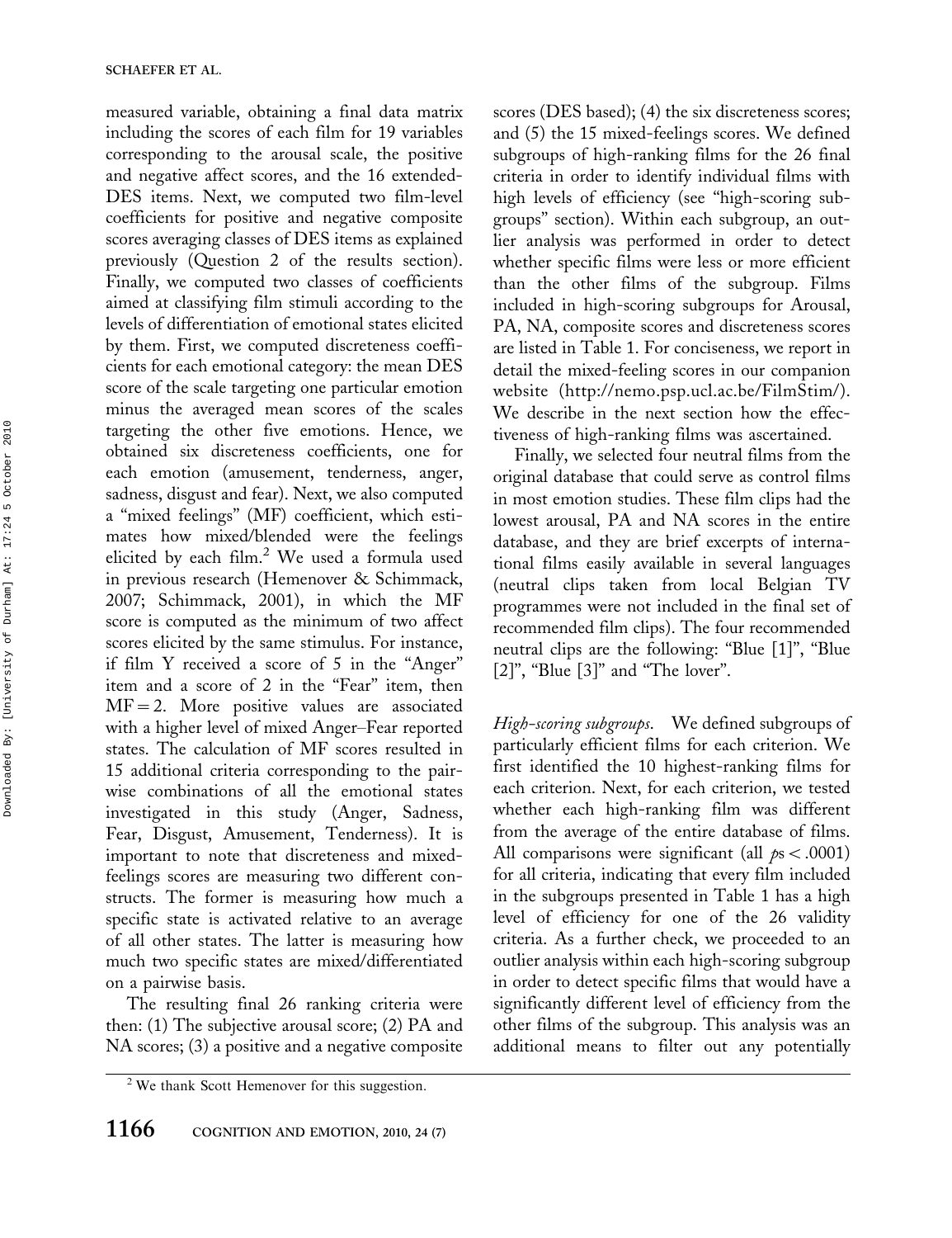

Figure 6. Distribution boxplots of subgroups of high-scoring films and outliers for each validity criterion. The vertical axis represents a scale of standardised scores (Z-scores) for all the classification criteria. Each grey box represents the interquartile range of the subgroup; the dark horizontal line represents the median of the subgroup; the whiskers indicate the farthest scores that are not outliers and the dots designate outliers. An outlier is a score at 1.5 interquartile ranges from the lower and upper edges of the box. A star represents scores beyond 3 interquartile ranges. The identity of the outliers is listed in the text. Numbers in the horizontal axis refer to specific classification criteria: 1 = subjective arousal; 2 = NA: PANAS negative affect; 3 = PA: PANAS positive affect; 4 = Positive composite score (DES-based);  $5 = Ne$ gative composite score. The following numbers refer to discreteness coefficients:  $6 = Am$ usement;  $7 = T$ enderness;  $8 = Ang$ er;  $9 =$ Sadness,  $10 =$ Fear;  $11 =$ Disgust. The following numbers represent pairwise mixed feelings coefficients:  $12 =$ Amusement-Tenderness, 13 = Amusement-Anger, 14 = Amusement-Sadness, 15 = Amusement-Fear, 16 = Amusement-Disgust, 17 = Tenderness-Anger, 18 = Tenderness-Sadness, 19 = Tenderness-Fear, 20 = Tenderness-Disgust, 21 = Anger-Sadness, 22 = Anger-Fear, 23 = Anger-Disgust,  $24 =$ Sadness-Fear,  $25 =$ Sadness-Disgust,  $26 =$ Fear-Disgust.

inefficient film. Outliers were defined as scores beyond 1.5 interquartile ranges from the 1st and 3rd quartile of each subgroup (Tukey, 1977). No subgroup was found to include films significantly below the subgroup median score, and the distribution within subgroups appeared to be homogeneous (Figure 6). Observed outliers were for films obtaining scores well above the median of their subgroups, indicating that their efficiency is even higher than the efficiency of the highscoring films. The following films: The Dead Poets Society [2], Trainspotting [2] and American History X, were found to be outliers for PA, NA and disgust discreteness, respectively. For mixed-feelings scores, Life is Beautiful [4] was an outlier for Amusement–Tenderness, Man Bites Dog [2] was an outlier for Amusement-Anger, Trainspotting [3] was an outlier for Amusement–Disgust,  $A$ Perfect World and Life is Beautiful [1] were outliers

for both Tenderness–Anger and Tenderness– Disgust, and Schindler's List [1] was an outlier for Sadness-Fear.

#### DISCUSSION

The present study tested the effectiveness of a set of 70 film clips to elicit emotions in an experimental context according to different validity criteria. Several questions were addressed by the data analysis. First, ANOVAs showed that the films were capable of eliciting significantly intense emotions and differentiated responses in terms of positive and negative affect. Second, Bonferroni comparisons yielded fairly high levels of discreteness for the 7 target states for each category of film.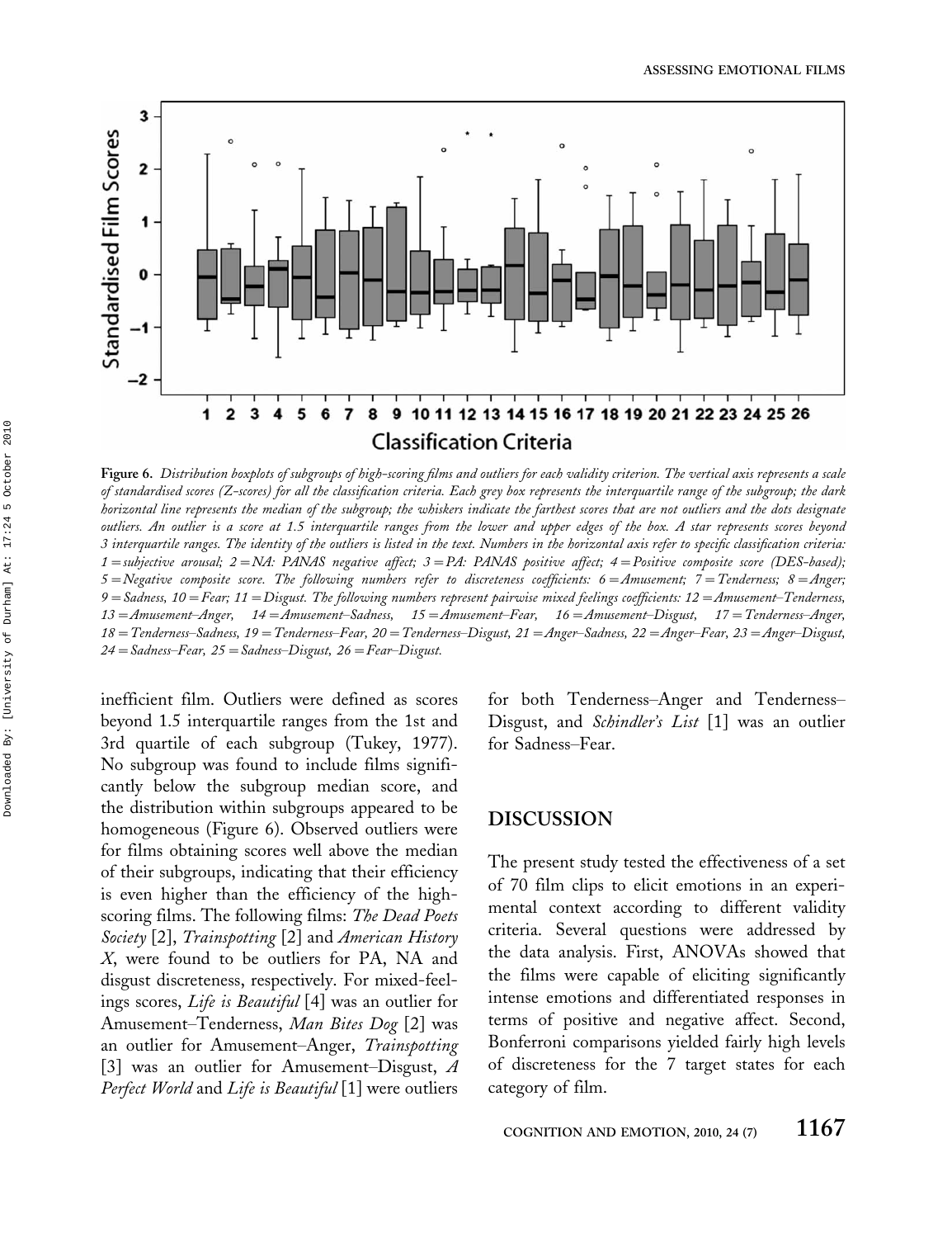Several validity criteria were defined to classify and compare films: A general arousal criterion, seven criteria for emotional discreteness (Anger, Sadness, Fear, Disgust, Amusement, Tenderness), a general positive affect dimension (PANAS positive affect scale), a general negative affect dimension (PANAS negative affect), two positive and negative composite scores based on the DES, and 15 ''mixed-feelings'' scores. For each criterion, a subgroup was created. Results indicated that the films contained in these subgroups are those most likely to efficiently elicit expected affective states in laboratory sessions. These films are presented in Table 1, and extensive additional data on these films and on all the films of the database are available on the Internet along with descriptions of the film excerpts and editing instructions.<sup>3</sup> This allows emotion researchers to select the most appropriate stimuli for their research and to edit the excerpts in versions of the movies dubbed in their study participants' language.

A notable unexpected result was the failure of the PA scale (Watson et al., 1988) to differentiate negative and positive films. This phenomenon has already been observed with emotional picture stimuli (Patrick & Lavoro, 1997) in a study showing that negative pictures generated high PA scores. Our analysis of individual items showed that this effect was driven by specific items that appear to reflect arousal/alertness. Arousal/alertness items seem to be valence independent because they increase in response to both positive and negative, especially fear-inducing and anger-inducing, film clips. The same items also drove Patrick and Lavoro's (1997) finding that PA scores increased in response to negative pictures. These findings suggest that caution should be exercised in the interpretation of PANAS PA scores as indicators of the valence of affective experiences. We have calculated alternative positive and negative valence scores (based on the DES), which were successful in differentiating positive

and negative films. These alternative scales were also provided as classification criteria.

Next, gender differences in reactivity to the films were observed. More specifically, women seemed to report higher levels of subjective arousal, and higher levels of negative affect than men. No significant gender differences were found in positive affect as defined by the PANAS scales. A higher level of reported emotional feelings for female participants is consistent with Gross and Levenson's (1995) and Hagemann et al.'s (1999) results and coherent with many studies showing that women usually report more intense emotions than men (Brody & Hall, 2000). These results may reflect either neurobiological differences in emotional systems across genders (Cahill, Uncapher, Kilpatrick, Alkire, & Turner, 2004) or the effects of socio-cultural stereotypes about gender roles (Brody & Hall, 2000; Feldman-Barrett, Robin, Pietromonaco, & Eyssel, 1998; Kelly & Hutson-Corneaux, 1999).

Two caveats concerning this study have to be considered. First, this validation study was conducted in a specific cultural context (Frenchspeaking European) that may have influenced the choice and evaluation of films for some emotional categories. In order to address this issue, we included films from different cultural backgrounds (French, Italian, British and US cinema) to allow some culture-specific choice of stimuli. For instance, even though some amusement films are derived from the French cinema, half of the ten highest ranked amusement excerpts were taken from US and British cinema: When Harry Met Sally, A Fish Called Wanda, Benny and Joon and Something About Mary. Further research will be needed to expand the choice of stimuli to non-Western cultures. Second, in line with all previous film-validation experiments, the present study relied solely on self-reports to assess emotional responses. Future research is needed to validate stimuli on expressive and psychophysiological criteria.

<sup>&</sup>lt;sup>3</sup> Detailed information about the film excerpts used in this study is available at the following URL: [http://](http://nemo.psp.ucl.ac.be/FilmStim/) [nemo.psp.ucl.ac.be/FilmStim/](http://nemo.psp.ucl.ac.be/FilmStim/). This website contains the database used for this study, free of charge.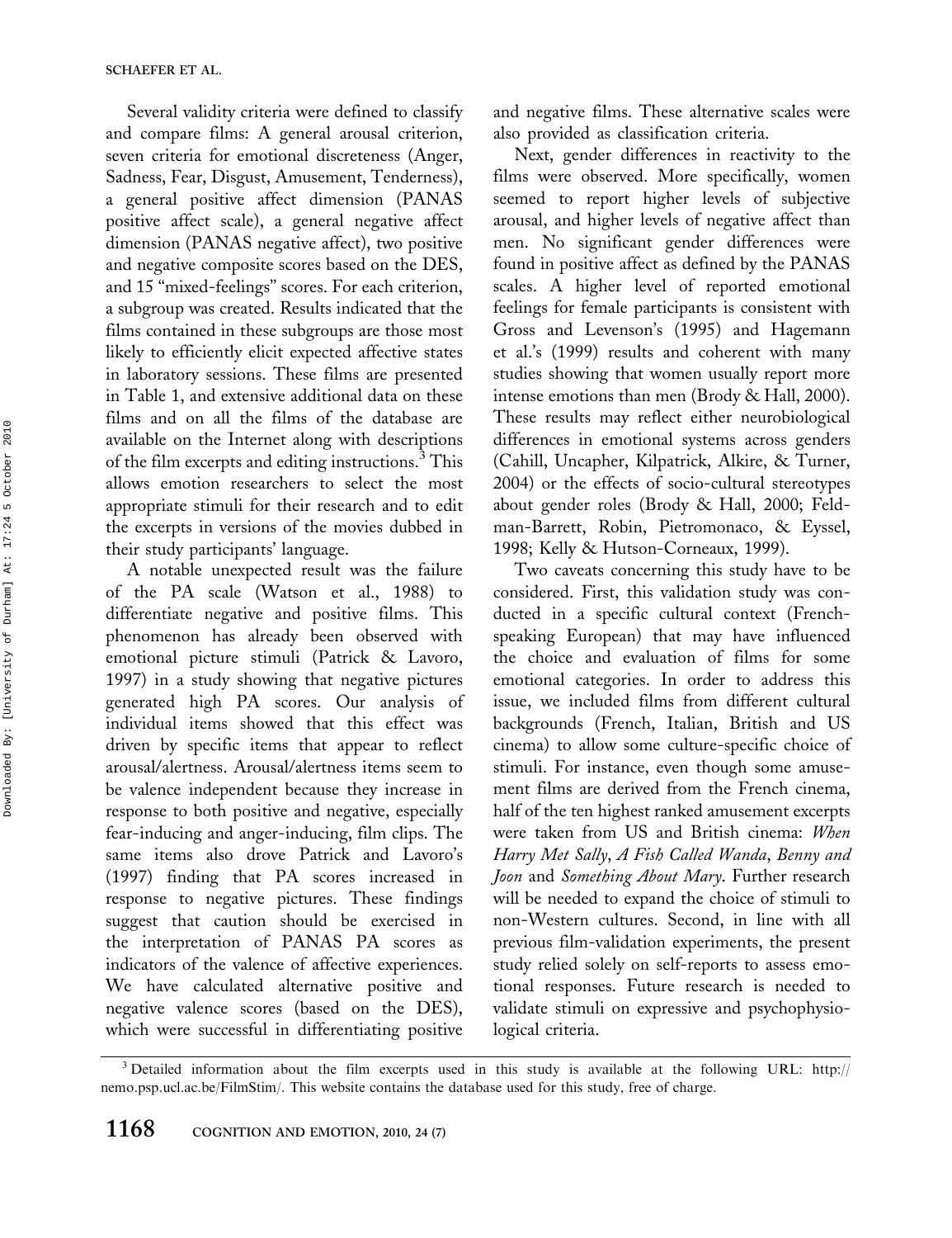Beyond using films as elicitors of affective states that can modulate cognition and social behaviour, we believe that several pathways are open for future research on emotional responsiveness to films per se. For instance, in combination with psychophysiological and neuroimaging techniques (e.g., fMRI, ERP, MEG, eye-tracking techniques) research using film stimuli may yield interesting insights about the perceptual and attentional processes involved in emotional processing, as well as the neuroanatomical and neurochemical correlates of emotional processes. Likewise, using film excerpts could help further our understanding of the time course of an emotional state, i.e., how an emotional reaction unfolds over a given period, and what factors determine its maintenance or decline. This question is linked to the duration of an emotional state, a feature important for conceptual distinctions between mood and emotion (Ekman & Davidson, 1994, pp. 49–96; Frijda, 1993).

This study attempted to validate emotional film stimuli taking into account the theoretical diversity of the field. Specifically, we defined several validity criteria derived from two categories of theoretical models of emotion: the basic emotions approach and the dimensional approach. Although these two theories are prominent, they do not exhaust the diversity of theories of emotion. Of particular interest is the componential approach—or appraisal models—that defines emotion in terms of different combinations and blends of discrete cognitive and motivational components such as goal relevance, novelty and expectancy (Scherer, 1999, 2000). Future developments in emotion elicitation techniques would potentially benefit from using validity criteria derived from these constructs.

In sum, the main goal of this study was to build a *flexible* tool for emotion research, that is, a set of film clips from which different subsets of stimuli can be chosen according to specific criteria. For this purpose, we gathered a comprehensive set of films, which successfully fulfilled different validity criteria. Next, we created several different indices along which films were ranked. The entire database was made freely available on Internet,

including the film-level data matrix so that anyone can download and analyse the data in order to flexibly select a set of stimuli. It is worth noting that data from additional film excerpts can be added by researchers who wish to validate other film excerpts using similar methods and measures. The comparison with the original database could provide an index of external validity to the newly added film excerpts.

> Manuscript received 10 March 2009 Revised manuscript received 14 August 2009 Manuscript accepted 14 August 2009 First publised online 26 November 2009

## REFERENCES

- Averill, J. R. (1982). On the paucity of positive emotions. In K. R. Blankstein, P. Pliner, & J. Polivy (Eds.), Assessment and modification of emotional behavior (pp. 7-45). New York: Plenum Press.
- Bradley, M. M., & Lang, P. J. (2000). Measuring emotion: Behavior, feeling and physiology. In R. D. Lane & L. Nadel (Eds.), Cognitive neuroscience of emotion (pp. 242-276). New York: Oxford University Press.
- Brody, L. R., & Hall, J. A. (2000). Gender, emotion and expression. In M. Lewis & J. M. Haviland-Jones (Eds.), Handbook of emotions (pp. 338–349). New York: Guilford Press.
- Buck, R. (1999). The biological affects: A typology. Psychological Review, 106, 301-336.
- Cahill, L., Uncapher, M., Kilpatrick, C., Alkire, M. T., & Turner, J. (2004). Sex-related hemispheric lateralization of amygdala function in emotionally influenced memory: An fMRI investigation. *Learning* & Memory, 11, 261-266.
- Davidson, R. J. (1992). A prolegomenon to the structure of emotion: Gleanings from neuropsychology. Cognition and Emotion, 6, 245-268.
- Davidson, R. J. (1993). Parsing affective space: Perspectives from neuropsychology and psychophysiology. Special section: Neuropsychological perspectives on components of emotional processing. Neuropsychology, 7, 464-475.
- Depue, R. A., & Morrone-Strupinsky, J. V. (2005). A neurobehavioral model of affiliative bonding: implications for conceptualizing a human trait of affiliation. Behavioral and Brain Sciences, 28, 313-350.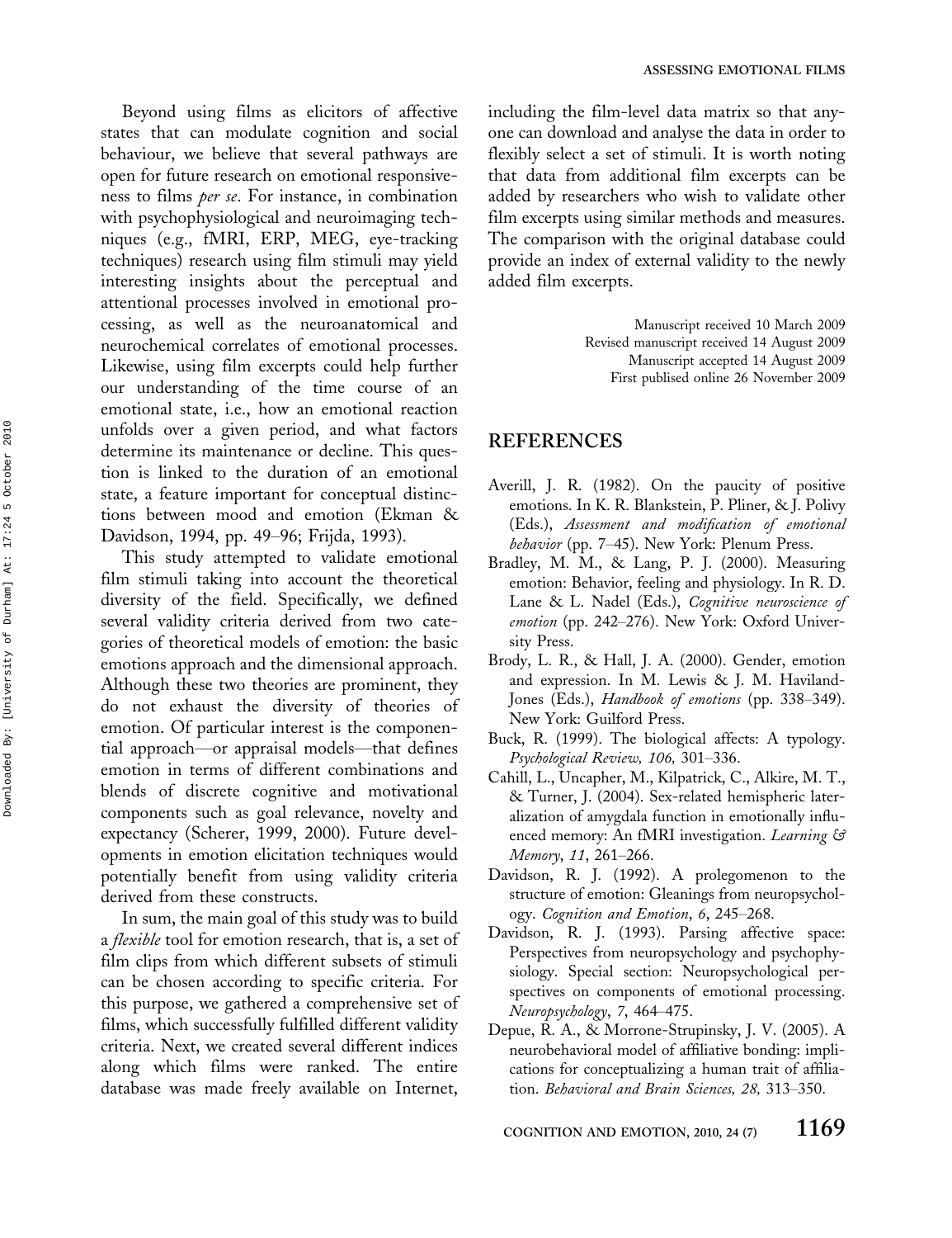- Ekman, P. (1984). Expression and the nature of emotion. In K. R. Scherer & P. Ekman (Eds.), Approaches to emotion (pp. 319-344). Hillsdale, NJ: Lawrence Erlbaum Associates, Inc.
- Ekman, P. (1992). An argument for basic emotions. Cognition and Emotion, 6, 169-200.
- Ekman, P., & Davidson, R. J. (1994). The nature of emotion: Fundamental questions. Oxford, UK: Oxford University Press.
- Feldman-Barrett, L., Robin, L., Pietromonaco, P. R., & Eyssel, K. M. (1998). Are women the more emotional sex? Evidence from emotional experiences in social context. Cognition and Emotion, 12, 555-578.
- Frazier, T. W., Strauss, M. E., & Steinhauer, S. R. (2004). Respiratory sinus arrhythmia as an index of emotional response in young adults. Psychophysiology,  $41(1), 75-83.$
- Fredrickson, B. L., & Kahneman, D. (1993). Duration neglect in retrospective evaluations of affective episodes. Journal of Personal and Social Psychology,  $65, 45 - 55.$
- Frijda, N. H. (1986). The emotions. Cambridge, UK: Cambridge University Press.
- Frijda, N. H. (1993). Mood, emotion episodes, and emotions. In M. Lewis & J. M. Haviland (Eds.), Handbook of emotions (pp. 381-404). New York: Guilford Press.
- Gaudreau, P., Sanchez, X., & Blondin, J. P. (2006). Positive and negative affective states in a performance-related setting: Testing the factorial validity of the PANAS across two samples of French-Canadian participants. European Journal of Psychological Assessment, 22, 240-249.
- Gray, J. R. (2001). Emotional modulation of cognitive control: Approach-withdrawal states double-dissociate spatial from verbal two-back task performance. Journal of Experimental Psychology: General, 130, 436452.
- Gray, J. R., Burgess, G. C., Schaefer, A., Yarkoni, T., Larsen, R. J., & Braver, T. S. (2005). Personality differences in neural processing efficiency revealed using fMRI. Cognitive, Affective, & Behavioral Neuroscience, 5, 182-190.
- Green, S. B., & Salkind, N. J. (2003). Using SPSS: Analyzing and understanding data (3rd ed.). Upper Saddle River, NJ: Prentice Hall.
- Gross, J. J. (1998). Antecedent- and response-focused emotion regulation: Divergent consequences for experience, expression, and physiology. Journal of Personality and Social Psychology, 74, 224-237.
- Gross, J. J., & Levenson, R. W. (1995). Emotion elicitation using films. Cognition and Emotion, 9, 87-108.
- Hagemann, D., Naumann, E., Maier, S., Becker, G., Lurken, A., & Bartussek, D. (1999). The assessment of affective reactivity using films: Validity, reliability and sex differences. Personality and Individual Differences, 26, 627-639.
- Hatfield, E., & Rapson, R. L. (2000). Love and attachment processes. In M. Lewis & J. M. Haviland-Jones (Eds.), Handbook of emotions  $(pp. 595–604)$ . New York: Guilford Press.
- Hemenover, S. H., & Schimmack, U. (2007). That's disgusting! ... , but very amusing: Mixed feelings of amusement and disgust. Cognition and Emotion, 21(5), 1102-1113.
- Izard, C. E. (1991). The psychology of emotions. New York: Plenum Press.
- Izard, C. E., Dougherty, F. E., Bloxom, B. M., & Kotsch, N. E. (1974). The Differential Emotions Scale: A method of measuring the meaning of subjective experience of discrete emotions. Nashville, TN: Vanderbilt University, Department of Psychology.
- Kelly, J. R., & Hutson-Corneaux, S. L. (1999). Gender emotion stereotypes are context specific. Sex Roles,  $40, 107 - 120.$
- Landis, C. (1924). Studies of emotional reactions. II. General behavior and facial expression. Journal of Comparative Psychology, 4, 447-509.
- Lang, P. J., Greenwald, M. K., Bradley, M. M., & Hamm, A. O. (1993). Looking at pictures: Affective, facial, visceral and behavioral reactions. Psycho $physiology, 30, 261–273.$
- Larsen, J. T., McGraw, A. P., & Cacioppo, J. T. (2001). Can people feel happy and sad at the same time? Journal of Personality and Social Psychology,  $81(4)$ , 684–696.
- Matsumoto, D. (1987). The role of facial responses in the experience of emotion: More methodological problems and a meta-analysis. Journal of Personality and Social Psychology, 52, 769-774.
- McHugo, G. J., Smith, C. A., & Lanzetta, J. T. (1982). The structure of self-reports of emotional responses to film segments. Motivation  $\mathfrak{S}$  Emotion, 6(4), 365–385.
- Palomba, D., Sarlo, M., Angrilli, A., Mini, A., & Stegagno, L. (2000). Cardiac responses associated with affective processing of unpleasant film stimuli. International Journal of Psychophysiology, 36(1),  $45 - 57$ .
- $1170$  COGNITION AND EMOTION, 2010, 24 (7)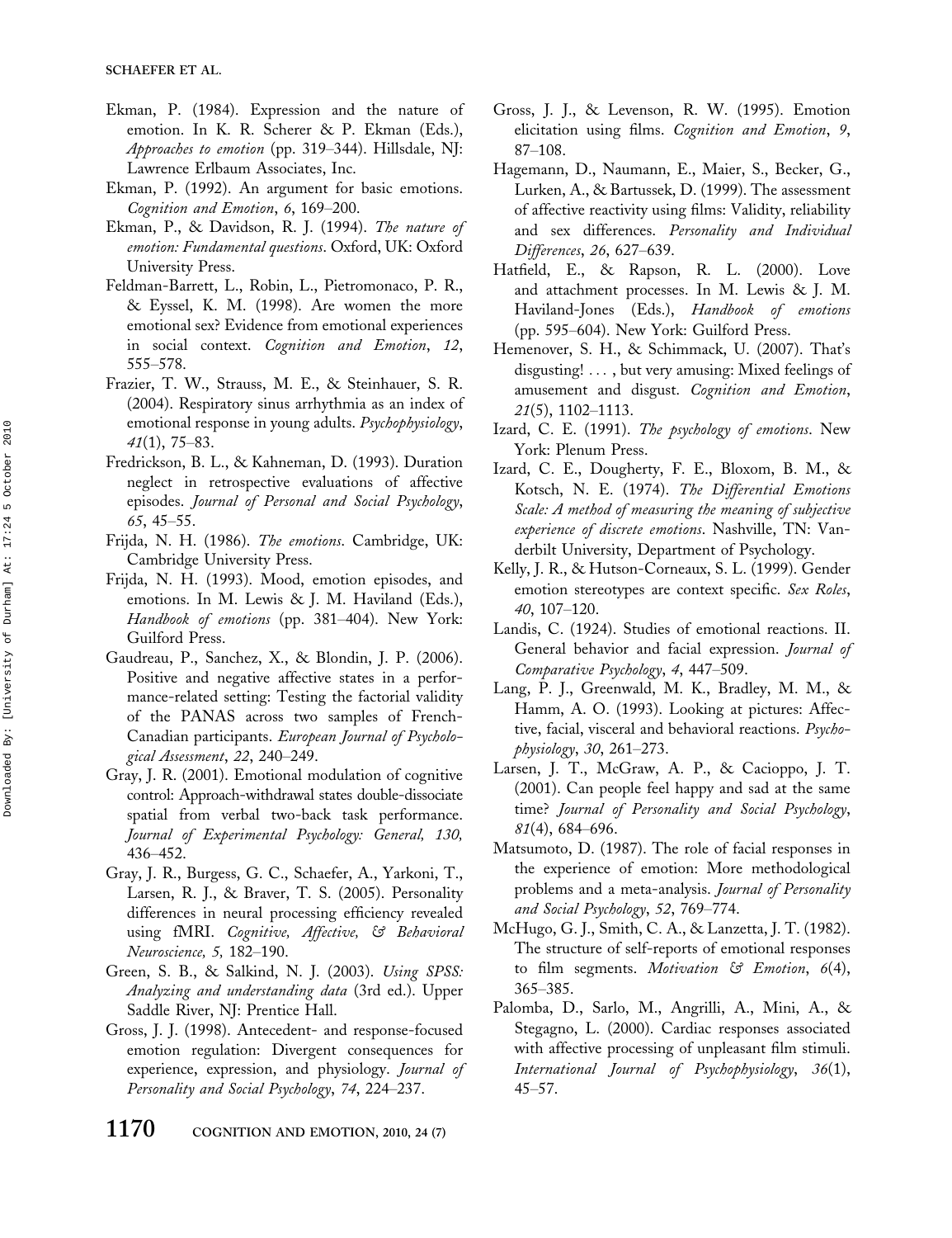- Panksepp, J. (1998). Affective neuroscience. New York: Oxford University Press.
- Patrick, C. J., & Lavoro, S. A. (1997). Ratings of emotional response to pictorial stimuli: Positive and negative affect dimensions. Motivation and Emotion,  $21(4)$ , 297-321.
- Philippot, P. (1993). Inducing and assessing differentiated emotional feeling states in the laboratory. Cognition and Emotion,  $7, 171-193$ .
- Philippot, P., Chapelle, C., & Blairy, S. (2002). Respiratory feedback in the generation of emotion. Cognition and Emotion, 16, 605-627.
- Philippot, P., Schaefer, A., & Herbette, G. (2003). Consequences of specific processing of emotional information: Impact of general versus specific autobiographical memory priming on emotion elicitation. Emotion, 3, 270-283.
- Plutchik, R. (1980). Emotion: A psychobioevolutionary synthesis. New York: Harper & Row.
- Rottenstreich, Y., & Hsee, C. K. (2001). Money, kisses and electric shocks: On the affective psychology of risk. Psychological Science, 12, 185-190.
- Russell, J. A. (1980). A circumplex model of affect. Journal of Personality and Social Psychology, 39, 1161–1178.
- Schaefer, A., Braver, T. S., Reynolds, J. R., Burgess, G. C., Yarkoni, T., & Gray, J. R. (2006). Individual differences in amygdala activity predict response speed during working memory. Journal of Neuroscience, 26(40), 10120-10128.
- Schaefer, A., Collette, F., Philippot, P., Vanderlinden, M., Laureys, S., Delfiore, G., et al. (2003). Neural correlates of ''hot'' and ''cold'' emotional processing: A multilevel approach to the functional anatomy of emotions. NeuroImage, 18, 938-949.
- Schaefer, A., Fletcher, K., Pottage, C., Alexander, K., & Brown, C. (2009). The effects of emotional intensity on ERP correlates of recognition memory. Neuroreport, 20(3), 319–324.
- Schaefer, A., & Philippot, P. (2005). Selective effects of emotion on the phenomenal characteristics of autobiographical memories. Memory, 13, 148-161.
- Scherer, K. R. (1999). Appraisal theory. In T. Dalgleish & M. Power (Eds.), Handbook of cognition and emotion (pp. 637–663). Chichester, UK: Wiley.
- Scherer, K. R. (2000). Psychological models of emotion. In J. C. Borod (Ed.), The neuropsychology of emotion (pp. 137-162). Oxford, UK: Oxford University Press.
- Schimmack, U. (2001). Pleasure, displeasure, and mixed feelings: Are semantic opposites mutually exclusive? Cognition and Emotion, 15(1), 81-97.
- Schmitt, N. (1996). Uses and abuses of coefficient alpha. Psychological Assessment, 8, 350-353.
- Shaver, P., Schwartz, J., Kirson, D., & O'Connor, C. (1987). Emotion knowledge: Further exploration of a prototype approach. Journal of Personality and Social Psychology, 52,  $1061-1086$ .
- Sonnemans, J., & Frijda, N. H. (1995). The determinants of subjective emotional intensity. Cognition and Emotion,  $9(5)$ , 483-506.
- Stemmler, G., Heldmann, M., Pauls, C. A., & Scherer, T. (2001). Constraints for emotion specificity in fear and anger: The context counts. Psychophysiology, 38,  $275 - 291.$
- Tukey, J. W. (1977). Explanatory data analysis. Reading, MA: Addison-Wesley.
- Velten, E. (1968). A laboratory task for induction of mood states. Behavior Research and Therapy, 6, 473-482.
- Vrana, S. R., Cuthbert, B. N., & Lang, P. J. (1986). Fear imagery and text processing. Psychophysiology,  $23, 247 - 253.$
- Watson, D., Clark, L. A., & Tellegen, A. (1988). Development and validation of brief measures of positive and negative affect: The PANAS scales. Journal of Personality & Social Psychology, 54(6), 1063-1070.
- Westermann, R., Spies, K., Stahl, G., & Hesse, F. W. (1996). Relative effectiveness and validity of mood induction procedures: A meta-analysis. European Journal of Social Psychology, 26(4), 557-580.
- Youngstrom, E. A., & Green, K. W. (2003). Reliability generalization of self-report of emotions when using the Differential Emotions Scale. Educational and Psychological Measurement, 63, 279-295.

2010